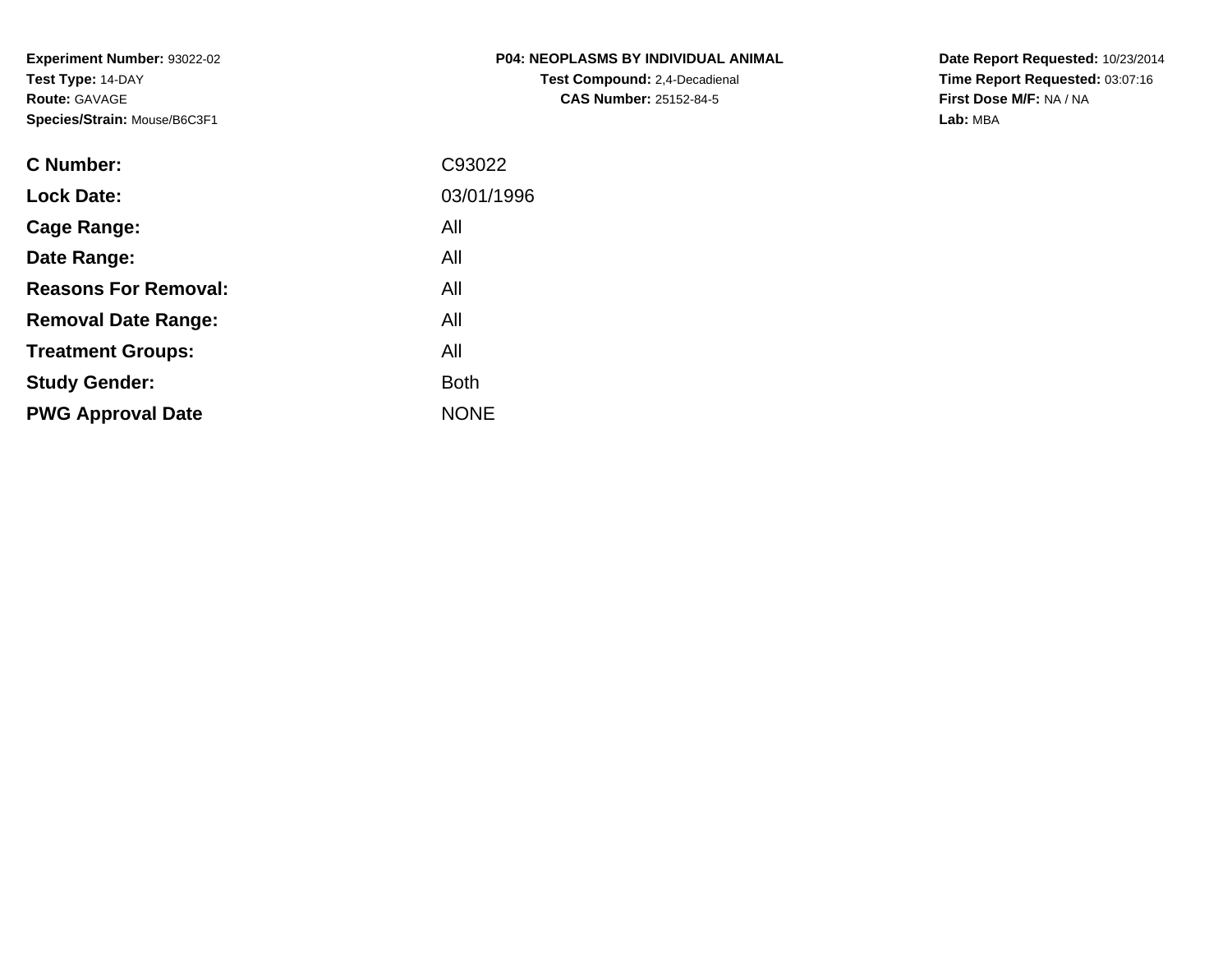**Experiment Number:** 93022-02**Test Type:** 14-DAY

### **Route:** GAVAGE

**Species/Strain:** Mouse/B6C3F1

### **P04: NEOPLASMS BY INDIVIDUAL ANIMAL**

**Test Compound:** 2,4-Decadienal **CAS Number:** 25152-84-5

**Date Report Requested:** 10/23/2014**Time Report Requested:** 03:07:16**First Dose M/F:** NA / NA**Lab:** MBA

| <b>B6C3F1 Mouse Male</b><br><b>MG/KG</b><br>0.0                                                                     | DAY ON TEST      | 0<br>0<br>$\boldsymbol{l}$<br>7           | 0<br>0<br>$\boldsymbol{l}$<br>7                                  | 0<br>0<br>$\boldsymbol{l}$<br>$\overline{7}$ | 0<br>0<br>1<br>7      | 0<br>$\pmb{\theta}$<br>$\boldsymbol{l}$<br>7 |                       |
|---------------------------------------------------------------------------------------------------------------------|------------------|-------------------------------------------|------------------------------------------------------------------|----------------------------------------------|-----------------------|----------------------------------------------|-----------------------|
|                                                                                                                     | <b>ANIMAL ID</b> | $\mathbf 0$<br>0<br>$\mathbf 0$<br>0<br>1 | $\mathbf 0$<br>$\mathbf 0$<br>$\mathbf 0$<br>0<br>$\overline{2}$ | 0<br>$\mathbf 0$<br>0<br>0<br>3              | 0<br>0<br>0<br>0<br>4 | 0<br>0<br>0<br>0<br>5                        | <i><b>*TOTALS</b></i> |
| <b>Alimentary System</b>                                                                                            |                  |                                           |                                                                  |                                              |                       |                                              |                       |
| Liver<br>Stomach, Forestomach<br><b>Cardiovascular System</b>                                                       |                  | +<br>$\ddot{}$                            | +<br>$\ddot{}$                                                   | +<br>$+$                                     | $+$                   | +<br>$+$                                     | 5<br>5                |
| <b>NONE</b><br><b>Endocrine System</b>                                                                              |                  |                                           |                                                                  |                                              |                       |                                              |                       |
| <b>NONE</b><br><b>General Body System</b>                                                                           |                  |                                           |                                                                  |                                              |                       |                                              |                       |
| <b>NONE</b><br><b>Genital System</b>                                                                                |                  |                                           |                                                                  |                                              |                       |                                              |                       |
| <b>NONE</b><br><b>Hematopoietic System</b>                                                                          |                  |                                           |                                                                  |                                              |                       |                                              |                       |
| <b>NONE</b><br><b>Integumentary System</b>                                                                          |                  |                                           |                                                                  |                                              |                       |                                              |                       |
| <b>NONE</b><br><b>Musculoskeletal System</b>                                                                        |                  |                                           |                                                                  |                                              |                       |                                              |                       |
| <b>NONE</b><br><b>Nervous System</b>                                                                                |                  |                                           |                                                                  |                                              |                       |                                              |                       |
| * Total animals with tissue examined microscopically; Total animals with tumor<br>+ Tissue examined microscopically |                  |                                           |                                                                  |                                              |                       |                                              |                       |

I ..Insufficient tissue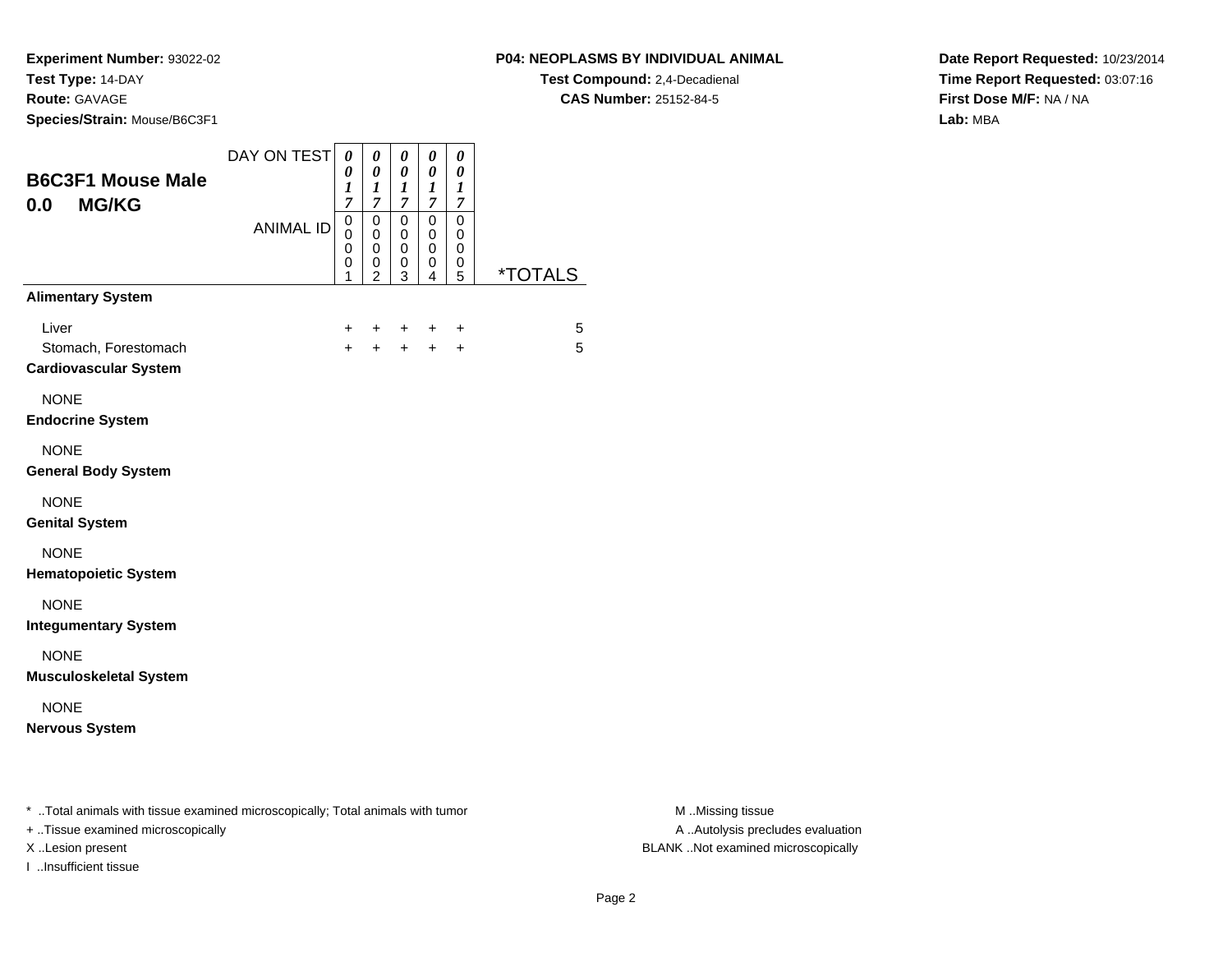**Experiment Number:** 93022-02**Test Type:** 14-DAY**Route:** GAVAGE

**Species/Strain:** Mouse/B6C3F1

| <b>P04: NEOPLASMS BY INDIVIDUAL ANIMAL</b> |
|--------------------------------------------|
|--------------------------------------------|

**Test Compound:** 2,4-Decadienal **CAS Number:** 25152-84-5

**Date Report Requested:** 10/23/2014**Time Report Requested:** 03:07:16**First Dose M/F:** NA / NA**Lab:** MBA

| <b>B6C3F1 Mouse Male</b><br><b>MG/KG</b><br>0.0 | DAY ON TEST<br><b>ANIMAL ID</b> | 0<br>0<br>1<br>7<br>$\mathbf 0$<br>0<br>$\mathbf 0$<br>$\mathbf 0$<br>1 | 0<br>0<br>1<br>7<br>0<br>0<br>$\mathbf 0$<br>0<br>$\mathfrak{p}$ | 0<br>0<br>1<br>$\overline{7}$<br>0<br>0<br>0<br>0<br>3 | 0<br>0<br>1<br>$\overline{7}$<br>0<br>0<br>0<br>0<br>4 | 0<br>0<br>1<br>$\overline{7}$<br>0<br>0<br>0<br>0<br>5 | <i><b>*TOTALS</b></i> |
|-------------------------------------------------|---------------------------------|-------------------------------------------------------------------------|------------------------------------------------------------------|--------------------------------------------------------|--------------------------------------------------------|--------------------------------------------------------|-----------------------|
| <b>NONE</b><br><b>Respiratory System</b>        |                                 |                                                                         |                                                                  |                                                        |                                                        |                                                        |                       |
| <b>NONE</b><br><b>Special Senses System</b>     |                                 |                                                                         |                                                                  |                                                        |                                                        |                                                        |                       |
| <b>NONE</b><br><b>Urinary System</b>            |                                 |                                                                         |                                                                  |                                                        |                                                        |                                                        |                       |
| Kidney<br><b>SYSTEMIC LESIONS</b>               |                                 | $\ddot{}$                                                               | $\div$                                                           | $\ddot{}$                                              | $\ddot{}$                                              | $\ddot{}$                                              | 5                     |
| Multiple Organ                                  |                                 | +                                                                       |                                                                  |                                                        |                                                        | ÷                                                      | 5                     |

\* ..Total animals with tissue examined microscopically; Total animals with tumor **M** ..Missing tissue M ..Missing tissue

+ ..Tissue examined microscopically

I ..Insufficient tissue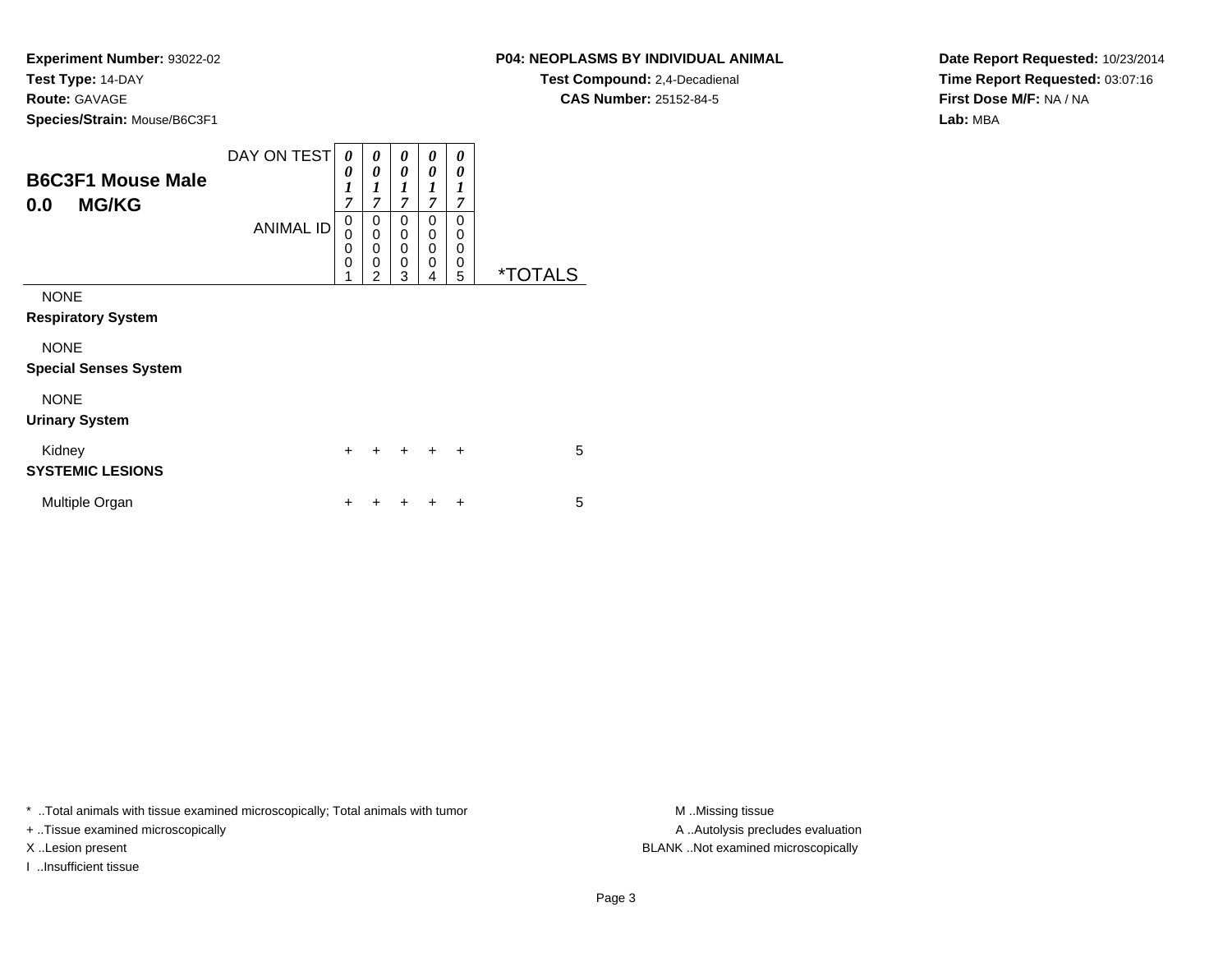| <b>Experiment Number: 93022-02</b> |  |
|------------------------------------|--|
| Test Type: 14-DAY                  |  |
| <b>Route: GAVAGE</b>               |  |
| Species/Strain: Mouse/B6C3F1       |  |

| P04: NEOPLASMS BY INDIVIDUAL ANIMAL  |
|--------------------------------------|
| <b>Test Compound: 2,4-Decadienal</b> |

**CAS Number:** 25152-84-5

**Date Report Requested:** 10/23/2014**Time Report Requested:** 03:07:16**First Dose M/F:** NA / NA**Lab:** MBA

DAY ON TEST

## **B6C3F1 Mouse Male45.0 MG/KG**

ANIMAL ID

\*TOTALS

**Alimentary System**

NONE

**Cardiovascular System**

NONE

**Endocrine System**

NONE

**General Body System**

NONE

**Genital System**

NONE

**Hematopoietic System**

NONE

**Integumentary System**

NONE

**Musculoskeletal System**

NONE

**Nervous System**

NONE

\* ..Total animals with tissue examined microscopically; Total animals with tumor **M** ...Missing tissue M ...Missing tissue

+ ..Tissue examined microscopically

I ..Insufficient tissue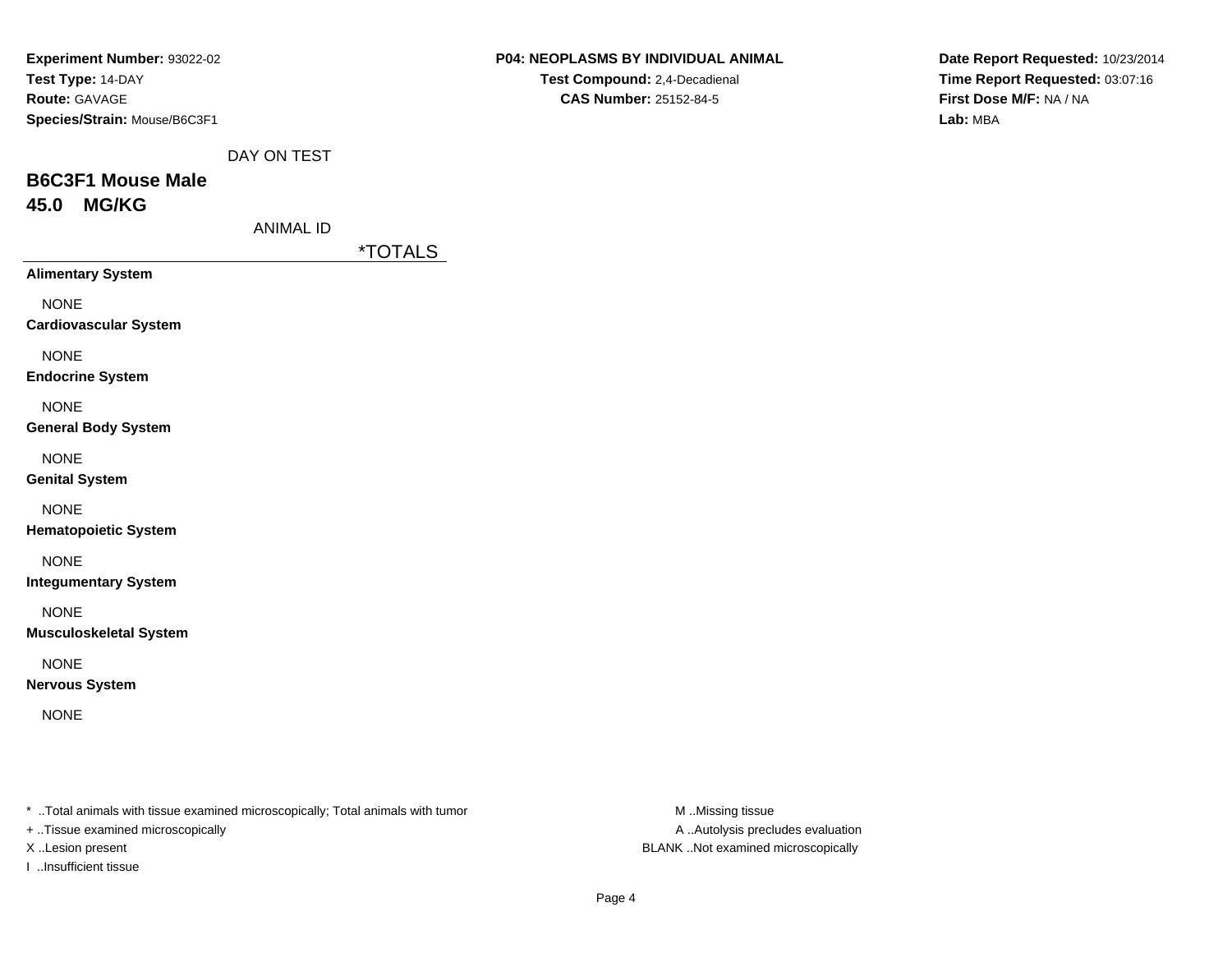| Experiment Number: 93022-02<br>Test Type: 14-DAY |                       | <b>P04: NEOPLASMS BY INDIVIDUAL ANIMAL</b><br>Test Compound: 2,4-Decadienal |
|--------------------------------------------------|-----------------------|-----------------------------------------------------------------------------|
| Route: GAVAGE                                    |                       | CAS Number: 25152-84-5                                                      |
| Species/Strain: Mouse/B6C3F1                     |                       |                                                                             |
| DAY ON TEST                                      |                       |                                                                             |
| <b>B6C3F1 Mouse Male</b>                         |                       |                                                                             |
| <b>MG/KG</b><br>45.0                             |                       |                                                                             |
| <b>ANIMAL ID</b>                                 |                       |                                                                             |
|                                                  | <i><b>*TOTALS</b></i> |                                                                             |
| <b>Respiratory System</b>                        |                       |                                                                             |
| <b>NONE</b>                                      |                       |                                                                             |
| <b>Special Senses System</b>                     |                       |                                                                             |
| <b>NONE</b>                                      |                       |                                                                             |
| <b>Urinary System</b>                            |                       |                                                                             |
| <b>NONE</b>                                      |                       |                                                                             |
| <b>SYSTEMIC LESIONS</b>                          |                       |                                                                             |
| Multiple Organ                                   | $\mathbf 0$           |                                                                             |
|                                                  |                       |                                                                             |

**Date Report Requested:** 10/23/2014**Time Report Requested:** 03:07:16**First Dose M/F:** NA / NA**Lab:** MBA

\* ..Total animals with tissue examined microscopically; Total animals with tumor M..Missing tissue M ..Missing tissue

+ ..Tissue examined microscopically

I ..Insufficient tissue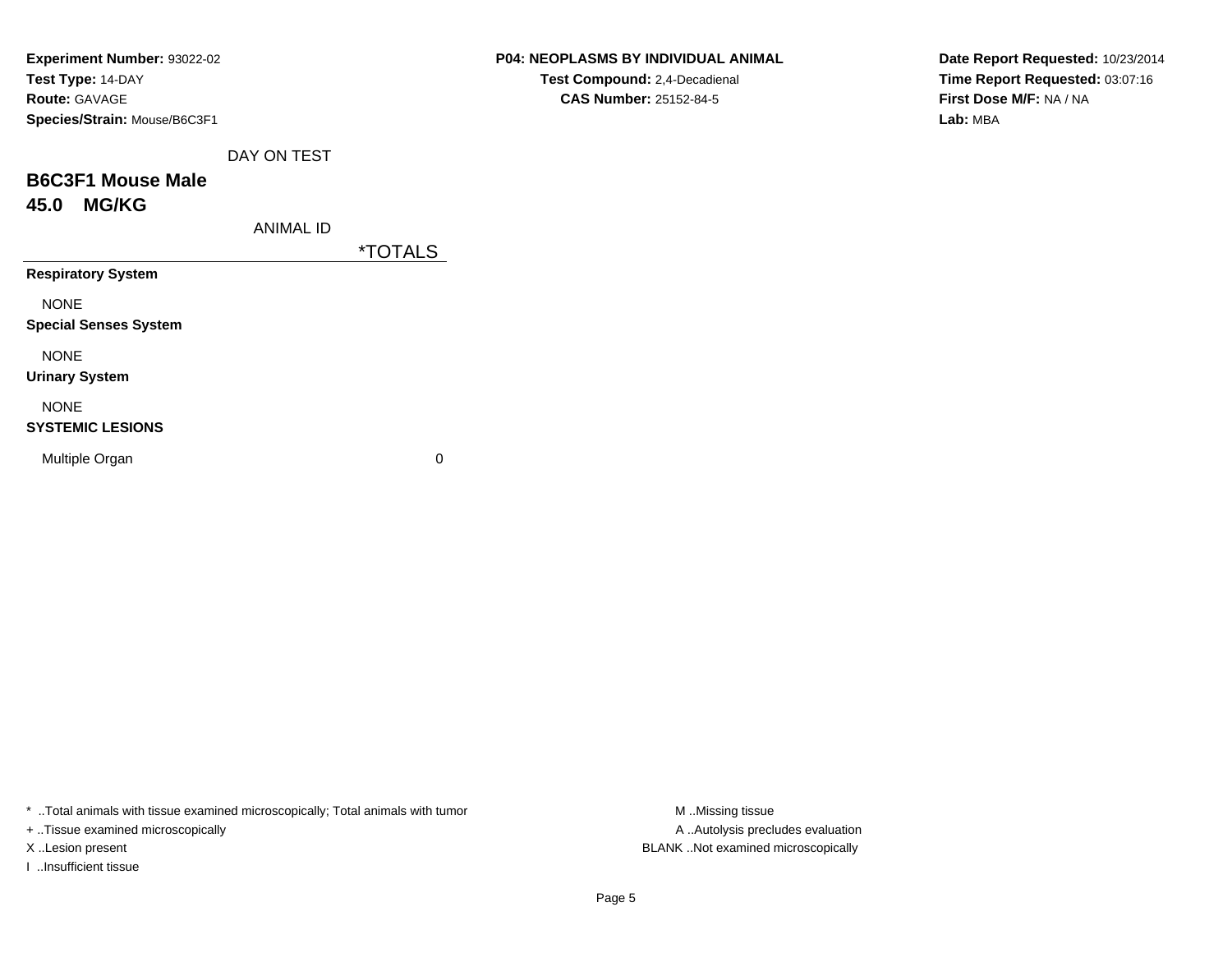| <b>Experiment Number: 93022-02</b>  |             |
|-------------------------------------|-------------|
| <b>Test Type: 14-DAY</b>            |             |
| <b>Route: GAVAGE</b>                |             |
| <b>Species/Strain: Mouse/B6C3F1</b> |             |
|                                     | DAY ON TEST |
| <b>B6C3F1 Mouse Male</b>            |             |

# **133.0 MG/KG**

ANIMAL ID

\*TOTALS

**Alimentary System**

NONE

**Cardiovascular System**

NONE

**Endocrine System**

NONE

**General Body System**

NONE

**Genital System**

NONE

**Hematopoietic System**

NONE

**Integumentary System**

NONE

**Musculoskeletal System**

NONE

**Nervous System**

NONE

\* ..Total animals with tissue examined microscopically; Total animals with tumor **M** ..Missing tissue M ..Missing tissue

+ ..Tissue examined microscopically

X ..Lesion present BLANK ..Not examined microscopically

I ..Insufficient tissue

**P04: NEOPLASMS BY INDIVIDUAL ANIMALTest Compound:** 2,4-Decadienal

**CAS Number:** 25152-84-5

**Date Report Requested:** 10/23/2014**Time Report Requested:** 03:07:16**First Dose M/F:** NA / NA**Lab:** MBA

A .. Autolysis precludes evaluation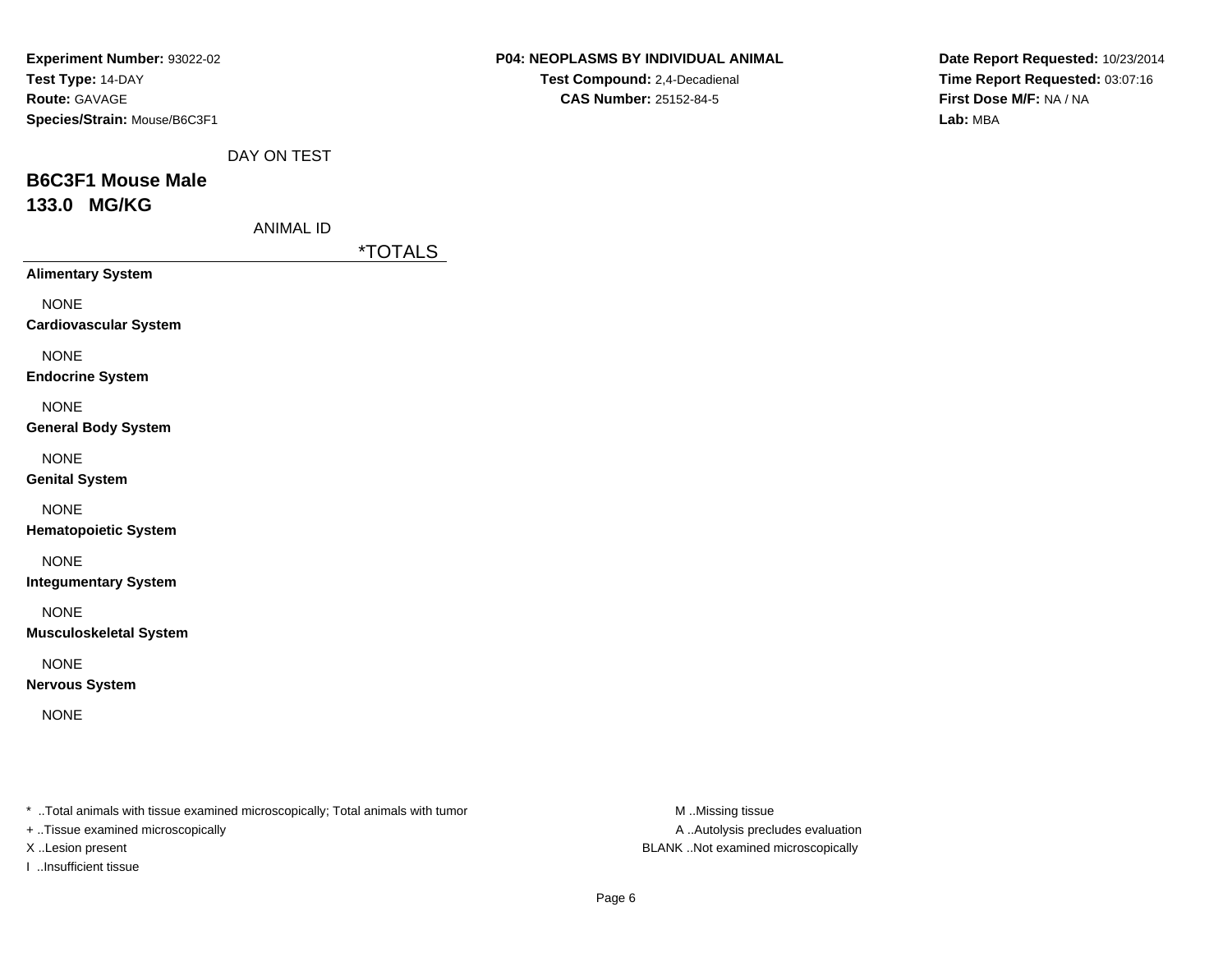| <b>Experiment Number: 93022-02</b> |                  |                       | <b>P04: NEOPLASMS BY INDIVIDUAL ANIMAL</b> |
|------------------------------------|------------------|-----------------------|--------------------------------------------|
| Test Type: 14-DAY                  |                  |                       | Test Compound: 2,4-Decadienal              |
| <b>Route: GAVAGE</b>               |                  |                       | CAS Number: 25152-84-5                     |
| Species/Strain: Mouse/B6C3F1       |                  |                       |                                            |
|                                    | DAY ON TEST      |                       |                                            |
| <b>B6C3F1 Mouse Male</b>           |                  |                       |                                            |
| 133.0 MG/KG                        |                  |                       |                                            |
|                                    | <b>ANIMAL ID</b> |                       |                                            |
|                                    |                  | <i><b>*TOTALS</b></i> |                                            |
| <b>Respiratory System</b>          |                  |                       |                                            |
| <b>NONE</b>                        |                  |                       |                                            |
| <b>Special Senses System</b>       |                  |                       |                                            |
| <b>NONE</b>                        |                  |                       |                                            |
| <b>Urinary System</b>              |                  |                       |                                            |
| <b>NONE</b>                        |                  |                       |                                            |
| <b>SYSTEMIC LESIONS</b>            |                  |                       |                                            |
| Multiple Organ                     |                  | 0                     |                                            |
|                                    |                  |                       |                                            |
|                                    |                  |                       |                                            |

**Date Report Requested:** 10/23/2014**Time Report Requested:** 03:07:16**First Dose M/F:** NA / NA**Lab:** MBA

\* ..Total animals with tissue examined microscopically; Total animals with tumor M..Missing tissue

+ ..Tissue examined microscopically

I ..Insufficient tissue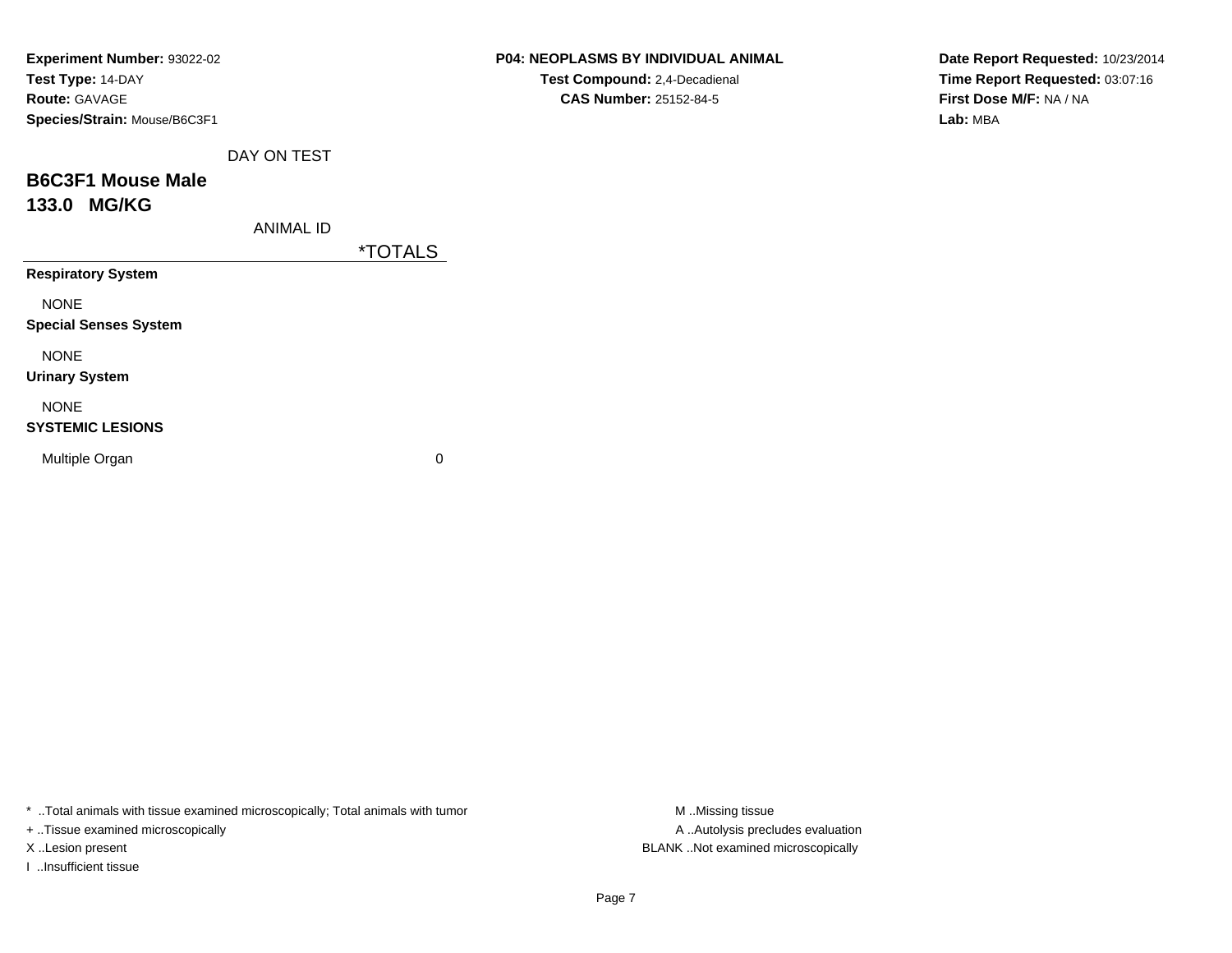### **P04: NEOPLASMS BY INDIVIDUAL ANIMAL**

**Test Compound:** 2,4-Decadienal **CAS Number:** 25152-84-5

**Date Report Requested:** 10/23/2014**Time Report Requested:** 03:07:16**First Dose M/F:** NA / NA**Lab:** MBA

| <b>B6C3F1 Mouse Male</b>                             | DAY ON TEST                                                                    | $\boldsymbol{\theta}$<br>0<br>1           | 0<br>$\pmb{\theta}$<br>1                                  | 0<br>$\pmb{\theta}$<br>$\boldsymbol{l}$                                 | $\boldsymbol{\theta}$<br>$\pmb{\theta}$<br>$\boldsymbol{l}$                      | $\boldsymbol{\theta}$<br>$\boldsymbol{\theta}$<br>$\boldsymbol{l}$   |                       |                  |
|------------------------------------------------------|--------------------------------------------------------------------------------|-------------------------------------------|-----------------------------------------------------------|-------------------------------------------------------------------------|----------------------------------------------------------------------------------|----------------------------------------------------------------------|-----------------------|------------------|
| 400.0 MG/KG                                          | <b>ANIMAL ID</b>                                                               | 7<br>$\pmb{0}$<br>$\Omega$<br>0<br>1<br>6 | $\overline{7}$<br>$\pmb{0}$<br>$\mathbf 0$<br>0<br>1<br>7 | $\boldsymbol{7}$<br>$\mathsf 0$<br>$\mathbf 0$<br>$\mathbf 0$<br>1<br>8 | $\overline{7}$<br>$\pmb{0}$<br>$\mathbf 0$<br>$\pmb{0}$<br>1<br>$\boldsymbol{9}$ | $\boldsymbol{7}$<br>$\overline{0}$<br>0<br>$\,0\,$<br>2<br>$\pmb{0}$ | <i><b>*TOTALS</b></i> |                  |
| <b>Alimentary System</b>                             |                                                                                |                                           |                                                           |                                                                         |                                                                                  |                                                                      |                       |                  |
| Stomach, Forestomach<br><b>Cardiovascular System</b> |                                                                                |                                           |                                                           |                                                                         |                                                                                  | $\ddot{}$                                                            | 5                     |                  |
| <b>NONE</b><br><b>Endocrine System</b>               |                                                                                |                                           |                                                           |                                                                         |                                                                                  |                                                                      |                       |                  |
| <b>NONE</b><br><b>General Body System</b>            |                                                                                |                                           |                                                           |                                                                         |                                                                                  |                                                                      |                       |                  |
| <b>NONE</b><br><b>Genital System</b>                 |                                                                                |                                           |                                                           |                                                                         |                                                                                  |                                                                      |                       |                  |
| <b>NONE</b><br><b>Hematopoietic System</b>           |                                                                                |                                           |                                                           |                                                                         |                                                                                  |                                                                      |                       |                  |
| <b>NONE</b><br><b>Integumentary System</b>           |                                                                                |                                           |                                                           |                                                                         |                                                                                  |                                                                      |                       |                  |
| <b>NONE</b><br><b>Musculoskeletal System</b>         |                                                                                |                                           |                                                           |                                                                         |                                                                                  |                                                                      |                       |                  |
| <b>NONE</b><br><b>Nervous System</b>                 |                                                                                |                                           |                                                           |                                                                         |                                                                                  |                                                                      |                       |                  |
| <b>NONE</b>                                          |                                                                                |                                           |                                                           |                                                                         |                                                                                  |                                                                      |                       |                  |
|                                                      | * Total animals with tissue examined microscopically; Total animals with tumor |                                           |                                                           |                                                                         |                                                                                  |                                                                      |                       | M Missing tissue |

+ ..Tissue examined microscopically

I ..Insufficient tissue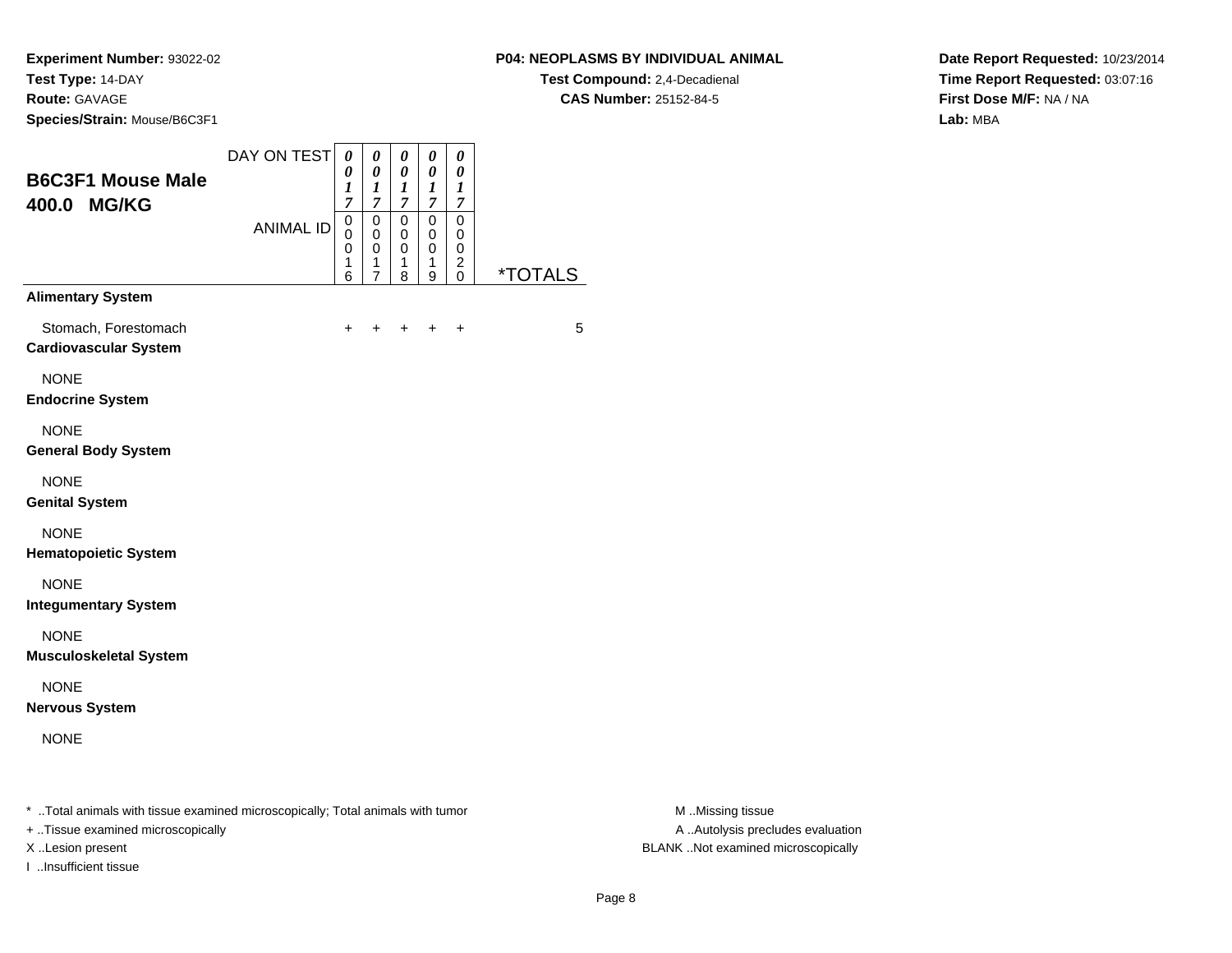### **P04: NEOPLASMS BY INDIVIDUAL ANIMAL**

**Test Compound:** 2,4-Decadienal **CAS Number:** 25152-84-5

**Date Report Requested:** 10/23/2014**Time Report Requested:** 03:07:16**First Dose M/F:** NA / NA**Lab:** MBA

| <b>B6C3F1 Mouse Male</b><br>400.0 MG/KG     | DAY ON TEST<br><b>ANIMAL ID</b> | 0<br>0<br>1<br>7<br>$\mathbf 0$<br>0<br>0<br>6 | 0<br>0<br>1<br>$\overline{7}$<br>0<br>0<br>0<br>1<br>7 | 0<br>0<br>1<br>$\overline{7}$<br>0<br>0<br>0<br>1<br>8 | 0<br>0<br>1<br>7<br>0<br>0<br>0<br>1<br>9 | 0<br>0<br>1<br>7<br>0<br>0<br>0<br>2<br>$\Omega$ | <i><b>*TOTALS</b></i> |  |
|---------------------------------------------|---------------------------------|------------------------------------------------|--------------------------------------------------------|--------------------------------------------------------|-------------------------------------------|--------------------------------------------------|-----------------------|--|
| <b>Respiratory System</b>                   |                                 |                                                |                                                        |                                                        |                                           |                                                  |                       |  |
| <b>NONE</b><br><b>Special Senses System</b> |                                 |                                                |                                                        |                                                        |                                           |                                                  |                       |  |
| <b>NONE</b><br><b>Urinary System</b>        |                                 |                                                |                                                        |                                                        |                                           |                                                  |                       |  |
| <b>NONE</b><br><b>SYSTEMIC LESIONS</b>      |                                 |                                                |                                                        |                                                        |                                           |                                                  |                       |  |
| Multiple Organ                              |                                 | +                                              |                                                        | ÷                                                      | ÷                                         | ÷                                                | 5                     |  |

\* ..Total animals with tissue examined microscopically; Total animals with tumor **M** . Missing tissue M ..Missing tissue

+ ..Tissue examined microscopically

I ..Insufficient tissue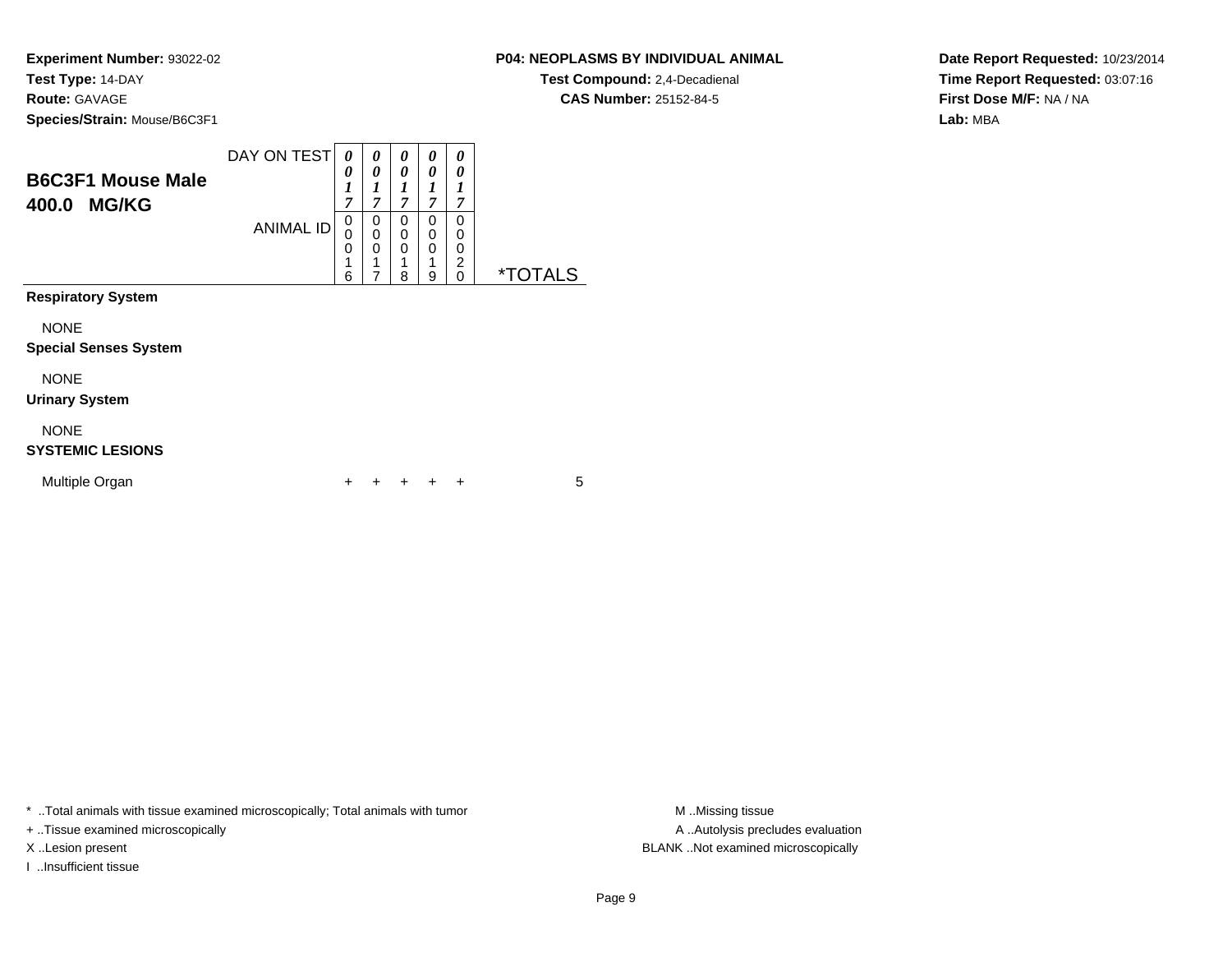**P04: NEOPLASMS BY INDIVIDUAL ANIMAL**

**Test Compound:** 2,4-Decadienal **CAS Number:** 25152-84-5

**Date Report Requested:** 10/23/2014**Time Report Requested:** 03:07:16**First Dose M/F:** NA / NA**Lab:** MBA

| <b>B6C3F1 Mouse Male</b><br>1200.0 MG/KG                      | DAY ON TEST<br><b>ANIMAL ID</b> | $\pmb{\theta}$<br>0<br>$\boldsymbol{l}$<br>7<br>0<br>0<br>0<br>$\overline{\mathbf{c}}$<br>1 | $\boldsymbol{\theta}$<br>$\boldsymbol{\theta}$<br>$\boldsymbol{l}$<br>$\overline{7}$<br>$\mathbf 0$<br>0<br>$\mathbf 0$<br>$\overline{\mathbf{c}}$<br>$\overline{2}$ | 0<br>0<br>1<br>7<br>$\mathbf 0$<br>0<br>0<br>$\overline{\mathbf{c}}$<br>3 | 0<br>0<br>$\bm{l}$<br>$\overline{c}$<br>0<br>0<br>0<br>$\overline{\mathbf{c}}$<br>$\overline{4}$ | $\boldsymbol{\theta}$<br>0<br>1<br>7<br>$\mathbf 0$<br>0<br>0<br>$\frac{2}{5}$ | <i><b>*TOTALS</b></i> |
|---------------------------------------------------------------|---------------------------------|---------------------------------------------------------------------------------------------|----------------------------------------------------------------------------------------------------------------------------------------------------------------------|---------------------------------------------------------------------------|--------------------------------------------------------------------------------------------------|--------------------------------------------------------------------------------|-----------------------|
| <b>Alimentary System</b>                                      |                                 |                                                                                             |                                                                                                                                                                      |                                                                           |                                                                                                  |                                                                                |                       |
| Liver<br>Stomach, Forestomach<br><b>Cardiovascular System</b> |                                 | +<br>$+$                                                                                    | $+$<br>$+$                                                                                                                                                           | $\ddot{}$<br>$+$                                                          | $\ddot{}$<br>$+$                                                                                 | $\ddot{}$<br>$\ddot{}$                                                         | 5<br>5                |
| <b>NONE</b><br><b>Endocrine System</b>                        |                                 |                                                                                             |                                                                                                                                                                      |                                                                           |                                                                                                  |                                                                                |                       |
| <b>NONE</b><br><b>General Body System</b>                     |                                 |                                                                                             |                                                                                                                                                                      |                                                                           |                                                                                                  |                                                                                |                       |
| <b>NONE</b><br><b>Genital System</b>                          |                                 |                                                                                             |                                                                                                                                                                      |                                                                           |                                                                                                  |                                                                                |                       |
| <b>NONE</b><br><b>Hematopoietic System</b>                    |                                 |                                                                                             |                                                                                                                                                                      |                                                                           |                                                                                                  |                                                                                |                       |
| Spleen<br><b>Integumentary System</b>                         |                                 |                                                                                             | $+$                                                                                                                                                                  |                                                                           | A                                                                                                |                                                                                | $\mathbf{1}$          |
| <b>NONE</b><br><b>Musculoskeletal System</b>                  |                                 |                                                                                             |                                                                                                                                                                      |                                                                           |                                                                                                  |                                                                                |                       |
| <b>NONE</b><br><b>Nervous System</b>                          |                                 |                                                                                             |                                                                                                                                                                      |                                                                           |                                                                                                  |                                                                                |                       |

\* ..Total animals with tissue examined microscopically; Total animals with tumor **M** . Missing tissue M ..Missing tissue

+ ..Tissue examined microscopically

I ..Insufficient tissue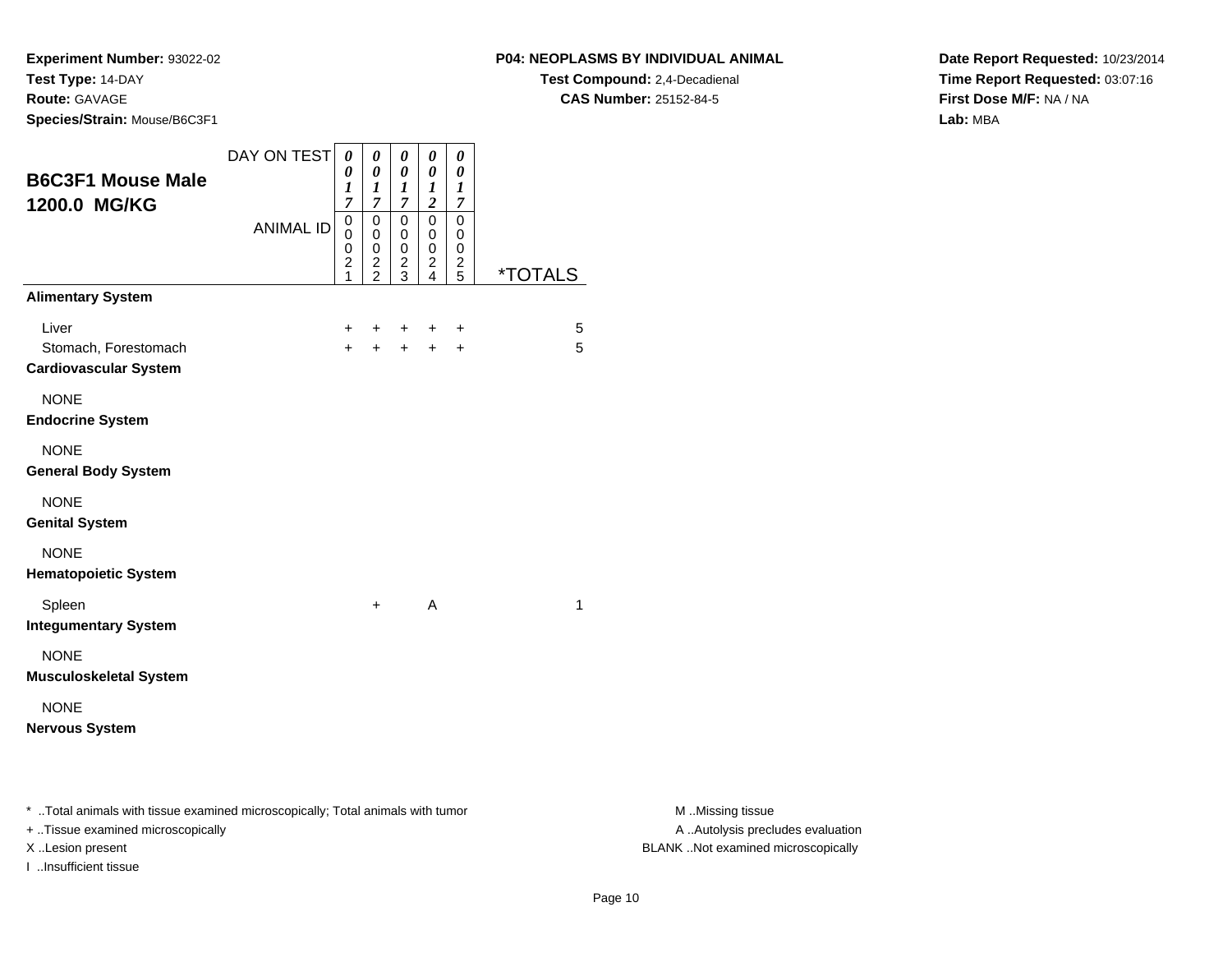#### **P04: NEOPLASMS BY INDIVIDUAL ANIMAL**

**Test Compound:** 2,4-Decadienal **CAS Number:** 25152-84-5

**Date Report Requested:** 10/23/2014**Time Report Requested:** 03:07:16**First Dose M/F:** NA / NA**Lab:** MBA

| <b>B6C3F1 Mouse Male</b><br>1200.0 MG/KG                             | DAY ON TEST<br><b>ANIMAL ID</b> | 0<br>0<br>1<br>$\overline{7}$<br>0<br>$\mathbf 0$<br>$\mathbf 0$<br>$\overline{2}$ | 0<br>0<br>1<br>$\overline{7}$<br>0<br>0<br>$\mathbf 0$<br>$\overline{c}$ | 0<br>0<br>$\boldsymbol{l}$<br>$\overline{7}$<br>$\Omega$<br>0<br>0<br>$\overline{c}$ | 0<br>0<br>1<br>$\overline{2}$<br>$\mathbf{0}$<br>$\mathbf 0$<br>0<br>$\overline{2}$ | 0<br>0<br>$\boldsymbol{l}$<br>$\overline{7}$<br>$\Omega$<br>0<br>0<br>$\overline{c}$ |                       |
|----------------------------------------------------------------------|---------------------------------|------------------------------------------------------------------------------------|--------------------------------------------------------------------------|--------------------------------------------------------------------------------------|-------------------------------------------------------------------------------------|--------------------------------------------------------------------------------------|-----------------------|
| <b>NONE</b><br><b>Respiratory System</b><br><b>NONE</b>              |                                 | 1                                                                                  | $\overline{2}$                                                           | 3                                                                                    | $\overline{4}$                                                                      | 5                                                                                    | <i><b>*TOTALS</b></i> |
| <b>Special Senses System</b><br><b>NONE</b><br><b>Urinary System</b> |                                 |                                                                                    |                                                                          |                                                                                      |                                                                                     |                                                                                      |                       |
| Kidney<br><b>SYSTEMIC LESIONS</b>                                    |                                 | $\ddot{}$                                                                          |                                                                          | ÷                                                                                    | $\div$                                                                              | $\ddot{}$                                                                            | 5                     |
| Multiple Organ                                                       |                                 | ┿                                                                                  |                                                                          |                                                                                      |                                                                                     | ٠                                                                                    | 5                     |

\* ..Total animals with tissue examined microscopically; Total animals with tumor **M** . Missing tissue M ..Missing tissue

+ ..Tissue examined microscopically

I ..Insufficient tissue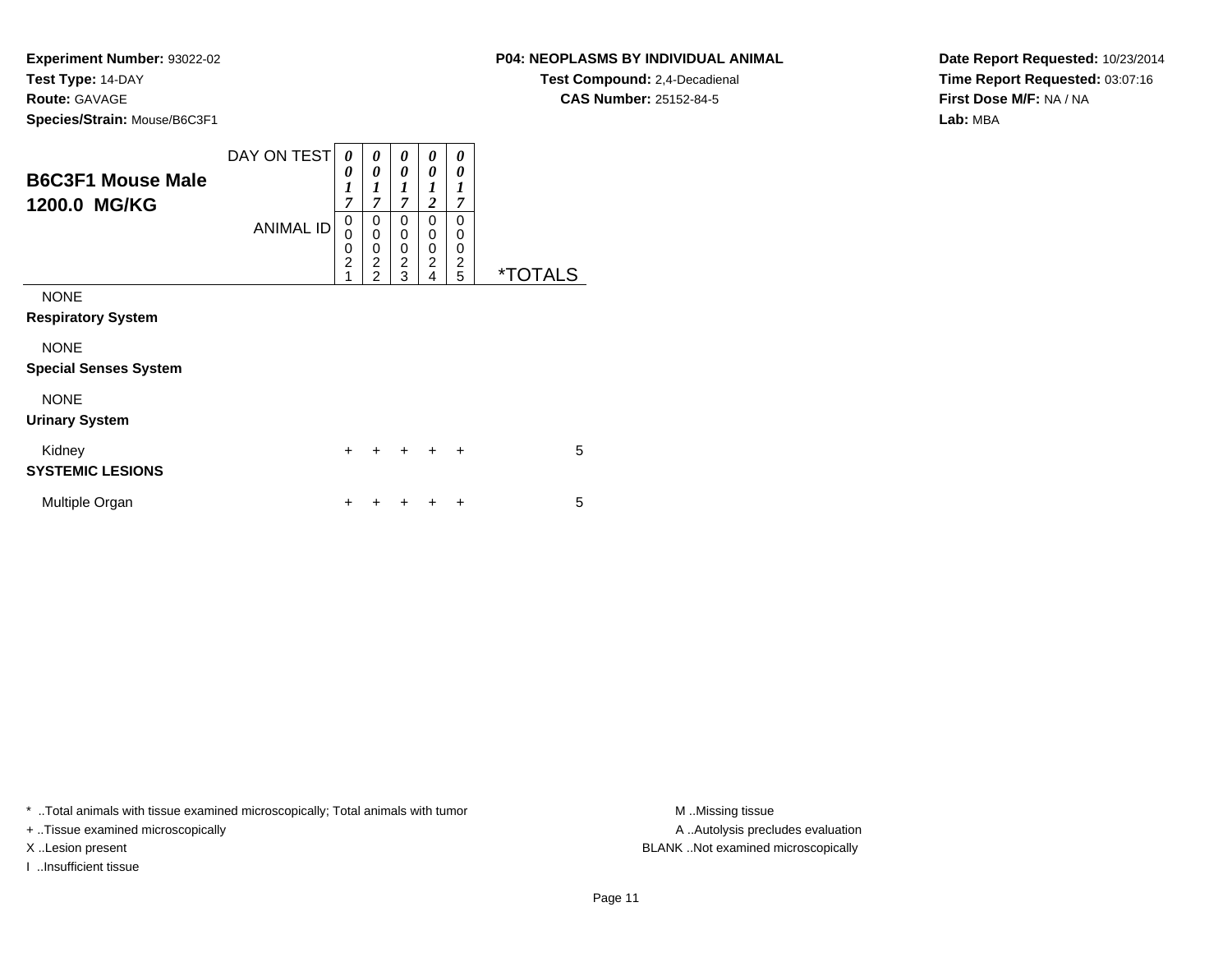#### **P04: NEOPLASMS BY INDIVIDUAL ANIMAL**

**Test Compound:** 2,4-Decadienal **CAS Number:** 25152-84-5

**Date Report Requested:** 10/23/2014**Time Report Requested:** 03:07:16**First Dose M/F:** NA / NA**Lab:** MBA

| <b>B6C3F1 Mouse Male</b><br>3600.0 MG/KG                                                                                       | DAY ON TEST<br><b>ANIMAL ID</b> | 0<br>0<br>0<br>3<br>0<br>0<br>0<br>$\overline{\mathbf{c}}$<br>$\overline{6}$ | 0<br>0<br>0<br>3<br>0<br>0<br>0<br>$\overline{c}$<br>$\overline{7}$ | 0<br>0<br>0<br>$\boldsymbol{\beta}$<br>$\mathbf 0$<br>0<br>0<br>$\overline{c}$<br>$\overline{8}$ | 0<br>0<br>0<br>$\overline{7}$<br>$\Omega$<br>0<br>$\mathbf 0$<br>$\overline{c}$<br>9 | 0<br>0<br>0<br>$\boldsymbol{4}$<br>$\Omega$<br>0<br>0<br>3<br>$\Omega$ | <i><b>*TOTALS</b></i>                         |
|--------------------------------------------------------------------------------------------------------------------------------|---------------------------------|------------------------------------------------------------------------------|---------------------------------------------------------------------|--------------------------------------------------------------------------------------------------|--------------------------------------------------------------------------------------|------------------------------------------------------------------------|-----------------------------------------------|
| <b>Alimentary System</b>                                                                                                       |                                 |                                                                              |                                                                     |                                                                                                  |                                                                                      |                                                                        |                                               |
| Intestine Large, Colon<br>Intestine Large, Rectum<br>Liver<br>Pancreas<br>Stomach, Forestomach<br><b>Cardiovascular System</b> |                                 | +<br>$\pm$                                                                   | +<br>$\ddot{}$                                                      | $\ddot{}$<br>+                                                                                   | +<br>+<br>+<br>$\ddot{}$<br>$\ddot{}$                                                | $\ddot{}$<br>$\ddot{}$<br>+                                            | 1<br>$\mathbf{1}$<br>5<br>$\overline{c}$<br>5 |
| <b>NONE</b><br><b>Endocrine System</b>                                                                                         |                                 |                                                                              |                                                                     |                                                                                                  |                                                                                      |                                                                        |                                               |
| <b>Adrenal Cortex</b><br>Adrenal Medulla<br><b>General Body System</b>                                                         |                                 |                                                                              |                                                                     |                                                                                                  | M<br>M                                                                               |                                                                        | 0<br>$\Omega$                                 |
| <b>NONE</b><br><b>Genital System</b>                                                                                           |                                 |                                                                              |                                                                     |                                                                                                  |                                                                                      |                                                                        |                                               |
| <b>NONE</b><br><b>Hematopoietic System</b>                                                                                     |                                 |                                                                              |                                                                     |                                                                                                  |                                                                                      |                                                                        |                                               |
| Spleen<br><b>Integumentary System</b>                                                                                          |                                 |                                                                              |                                                                     |                                                                                                  | +                                                                                    | ÷                                                                      | $\overline{2}$                                |
| <b>NONE</b>                                                                                                                    |                                 |                                                                              |                                                                     |                                                                                                  |                                                                                      |                                                                        |                                               |

\* ..Total animals with tissue examined microscopically; Total animals with tumor **M** . Missing tissue M ..Missing tissue

+ ..Tissue examined microscopically

I ..Insufficient tissue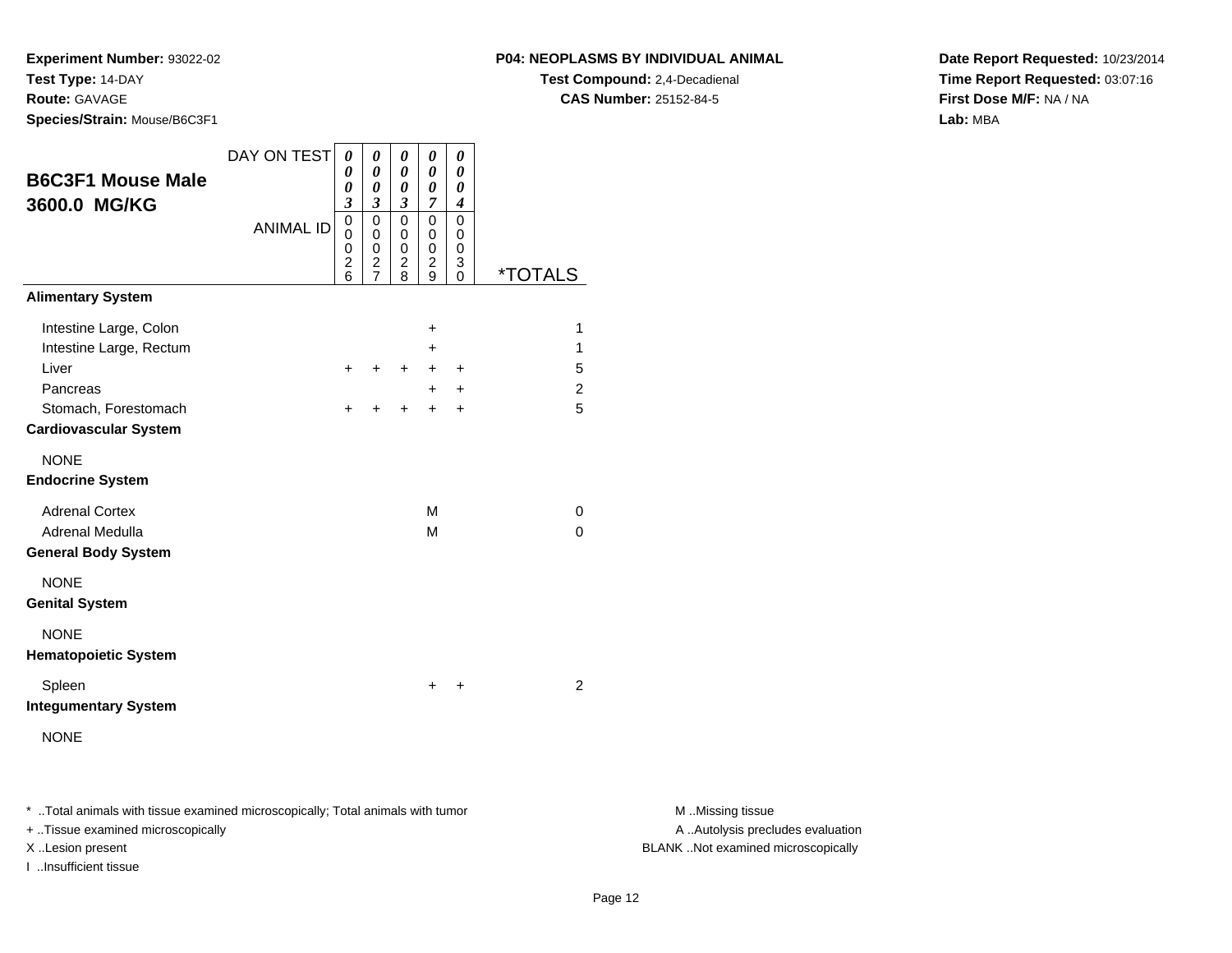### **P04: NEOPLASMS BY INDIVIDUAL ANIMAL**

**Test Compound:** 2,4-Decadienal **CAS Number:** 25152-84-5

**Date Report Requested:** 10/23/2014**Time Report Requested:** 03:07:17**First Dose M/F:** NA / NA**Lab:** MBA

| <b>B6C3F1 Mouse Male</b><br>3600.0 MG/KG    | DAY ON TEST<br><b>ANIMAL ID</b> | $\boldsymbol{\theta}$<br>0<br>0<br>$\mathfrak{z}$<br>$\pmb{0}$<br>0<br>0 | 0<br>0<br>0<br>3<br>$\mathbf 0$<br>0<br>$\pmb{0}$ | 0<br>$\boldsymbol{\theta}$<br>$\boldsymbol{\theta}$<br>$\boldsymbol{\beta}$<br>$\mathbf 0$<br>0<br>$\pmb{0}$ | 0<br>0<br>$\boldsymbol{\theta}$<br>7<br>0<br>0<br>0 | 0<br>0<br>$\boldsymbol{\theta}$<br>$\boldsymbol{4}$<br>0<br>0<br>0 |                             |
|---------------------------------------------|---------------------------------|--------------------------------------------------------------------------|---------------------------------------------------|--------------------------------------------------------------------------------------------------------------|-----------------------------------------------------|--------------------------------------------------------------------|-----------------------------|
|                                             |                                 | $\frac{2}{6}$                                                            | $\frac{2}{7}$                                     | $\frac{2}{8}$                                                                                                | $\frac{2}{9}$                                       | $_0^3$                                                             | <i><b>*TOTALS</b></i>       |
| <b>Musculoskeletal System</b>               |                                 |                                                                          |                                                   |                                                                                                              |                                                     |                                                                    |                             |
| <b>NONE</b><br><b>Nervous System</b>        |                                 |                                                                          |                                                   |                                                                                                              |                                                     |                                                                    |                             |
| <b>NONE</b><br><b>Respiratory System</b>    |                                 |                                                                          |                                                   |                                                                                                              |                                                     |                                                                    |                             |
| <b>NONE</b><br><b>Special Senses System</b> |                                 |                                                                          |                                                   |                                                                                                              |                                                     |                                                                    |                             |
| <b>NONE</b><br><b>Urinary System</b>        |                                 |                                                                          |                                                   |                                                                                                              |                                                     |                                                                    |                             |
| Kidney<br><b>SYSTEMIC LESIONS</b>           |                                 | $+$                                                                      | $\mathsf{A}$                                      |                                                                                                              | $+$ $+$                                             | $+$                                                                | 4                           |
| Multiple Organ                              |                                 | +                                                                        |                                                   | +                                                                                                            | +                                                   | $\pm$                                                              | 5<br>***END OF MALE DATA*** |

\* ..Total animals with tissue examined microscopically; Total animals with tumor **M** . Missing tissue M ..Missing tissue

+ ..Tissue examined microscopically

I ..Insufficient tissue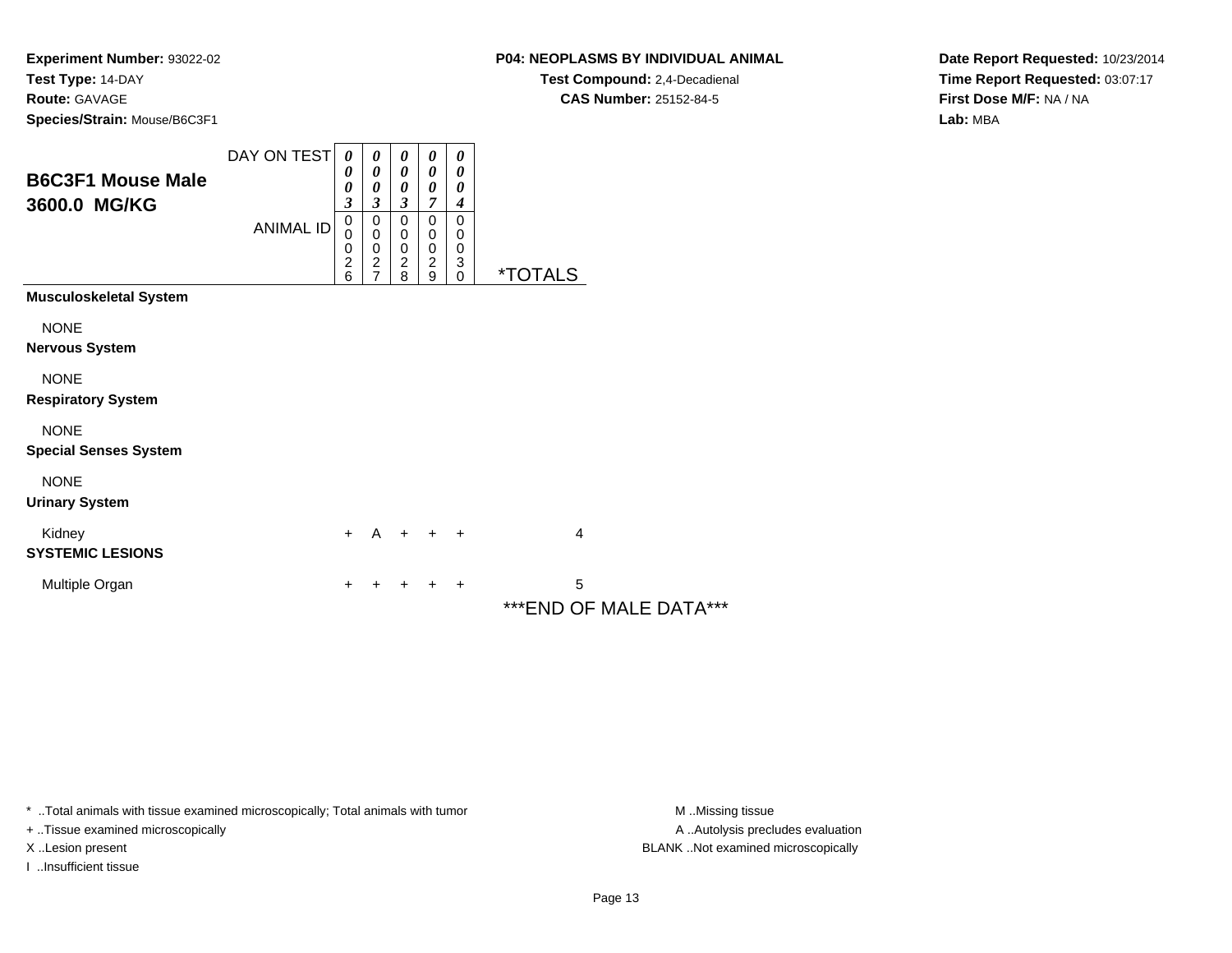**Experiment Number:** 93022-02**Test Type:** 14-DAY

### **Route:** GAVAGE

I ..Insufficient tissue

**Species/Strain:** Mouse/B6C3F1

**Test Compound:** 2,4-Decadienal **CAS Number:** 25152-84-5

**Date Report Requested:** 10/23/2014**Time Report Requested:** 03:07:17**First Dose M/F:** NA / NA**Lab:** MBA

| DAY ON TEST<br><b>B6C3F1 Mouse Female</b><br><b>MG/KG</b><br>0.0                                                    | $\boldsymbol{\theta}$<br>0<br>1<br>7<br>$\pmb{0}$ | 0<br>$\boldsymbol{\theta}$<br>$\boldsymbol{l}$<br>$\overline{7}$ | 0<br>$\boldsymbol{\theta}$<br>$\boldsymbol{l}$<br>$\overline{7}$<br>$\mathbf 0$ | $\pmb{\theta}$<br>$\pmb{\theta}$<br>$\boldsymbol{l}$<br>$\boldsymbol{7}$<br>$\overline{0}$ | 0<br>0<br>$\boldsymbol{l}$<br>$\boldsymbol{7}$<br>$\mathbf 0$ |                       |                                                      |
|---------------------------------------------------------------------------------------------------------------------|---------------------------------------------------|------------------------------------------------------------------|---------------------------------------------------------------------------------|--------------------------------------------------------------------------------------------|---------------------------------------------------------------|-----------------------|------------------------------------------------------|
| <b>ANIMAL ID</b>                                                                                                    | 0<br>0<br>3<br>1                                  | $\pmb{0}$<br>$\mathbf 0$<br>$\pmb{0}$<br>$\frac{3}{2}$           | 0<br>$\pmb{0}$<br>3<br>3                                                        | $\pmb{0}$<br>$\mathbf 0$<br>$\frac{3}{4}$                                                  | 0<br>0<br>$\ensuremath{\mathsf{3}}$<br>5                      | <i><b>*TOTALS</b></i> |                                                      |
| <b>Alimentary System</b>                                                                                            |                                                   |                                                                  |                                                                                 |                                                                                            |                                                               |                       |                                                      |
| Liver<br>Stomach, Forestomach<br><b>Cardiovascular System</b>                                                       | +<br>$\ddot{}$                                    | +                                                                |                                                                                 | +<br>$\ddot{}$                                                                             | +<br>$\ddot{}$                                                | 5<br>5                |                                                      |
| <b>NONE</b><br><b>Endocrine System</b>                                                                              |                                                   |                                                                  |                                                                                 |                                                                                            |                                                               |                       |                                                      |
| <b>NONE</b><br><b>General Body System</b>                                                                           |                                                   |                                                                  |                                                                                 |                                                                                            |                                                               |                       |                                                      |
| <b>NONE</b><br><b>Genital System</b>                                                                                |                                                   |                                                                  |                                                                                 |                                                                                            |                                                               |                       |                                                      |
| <b>NONE</b><br><b>Hematopoietic System</b>                                                                          |                                                   |                                                                  |                                                                                 |                                                                                            |                                                               |                       |                                                      |
| <b>NONE</b><br><b>Integumentary System</b>                                                                          |                                                   |                                                                  |                                                                                 |                                                                                            |                                                               |                       |                                                      |
| <b>NONE</b><br><b>Musculoskeletal System</b>                                                                        |                                                   |                                                                  |                                                                                 |                                                                                            |                                                               |                       |                                                      |
| <b>NONE</b><br><b>Nervous System</b>                                                                                |                                                   |                                                                  |                                                                                 |                                                                                            |                                                               |                       |                                                      |
| * Total animals with tissue examined microscopically; Total animals with tumor<br>+ Tissue examined microscopically |                                                   |                                                                  |                                                                                 |                                                                                            |                                                               |                       | M Missing tissue<br>A Autolysis precludes evaluation |

M ..Missing tissue X ..Lesion present BLANK ..Not examined microscopically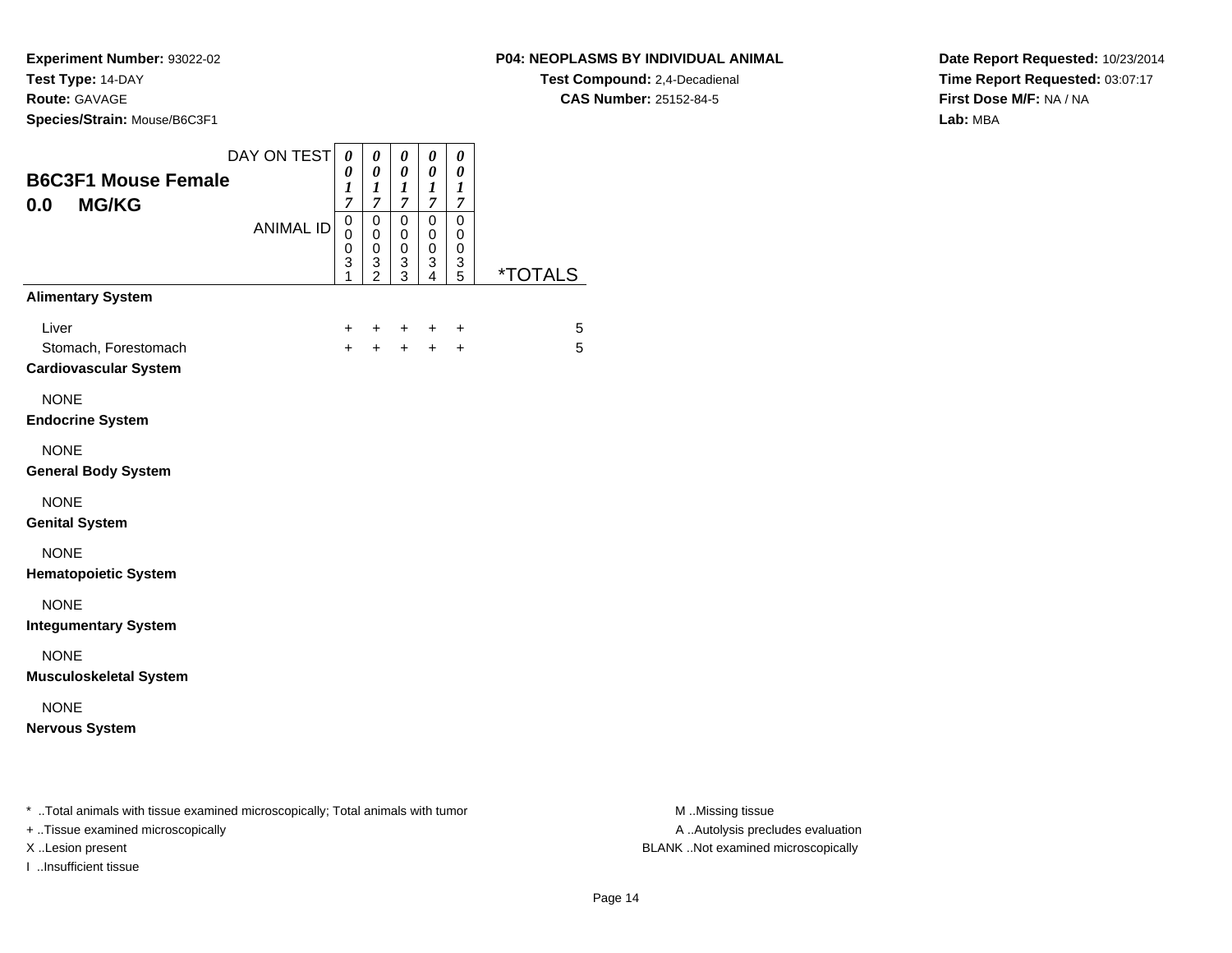**Experiment Number:** 93022-02**Test Type:** 14-DAY**Route:** GAVAGE

**Species/Strain:** Mouse/B6C3F1

| <b>Species/Strain: Mouse/B6C3F1</b> |                       |   |                       |   |   |  |
|-------------------------------------|-----------------------|---|-----------------------|---|---|--|
| DAY ON TEST                         | 0                     |   | $\boldsymbol{\theta}$ | 0 |   |  |
| <b>B6C3F1 Mouse Female</b>          | $\boldsymbol{\theta}$ | 0 | 0                     | 0 |   |  |
| <b>MG/KG</b><br>0.0                 | ~                     |   | −                     | 7 |   |  |
| ANIMAL ID                           | U                     |   | 0                     | 0 |   |  |
|                                     |                       |   | 0                     | 0 |   |  |
|                                     | 0                     | 0 | 0                     | 0 |   |  |
|                                     | 3                     | 3 | 3                     | 3 | ว |  |
|                                     |                       |   | 3                     | 4 |   |  |

NONE

**Respiratory System**

NONE

**Special Senses System**

NONE

**Urinary System**

| Kidney<br><b>SYSTEMIC LESIONS</b> |  | + + + + + |  | 5 |
|-----------------------------------|--|-----------|--|---|
| Multiple Organ                    |  | + + + + + |  | 5 |

\* ..Total animals with tissue examined microscopically; Total animals with tumor **M** ...Missing tissue M ...Missing tissue

+ ..Tissue examined microscopically

I ..Insufficient tissue

**P04: NEOPLASMS BY INDIVIDUAL ANIMAL**

**Test Compound:** 2,4-Decadienal **CAS Number:** 25152-84-5

**Date Report Requested:** 10/23/2014**Time Report Requested:** 03:07:17**First Dose M/F:** NA / NA**Lab:** MBA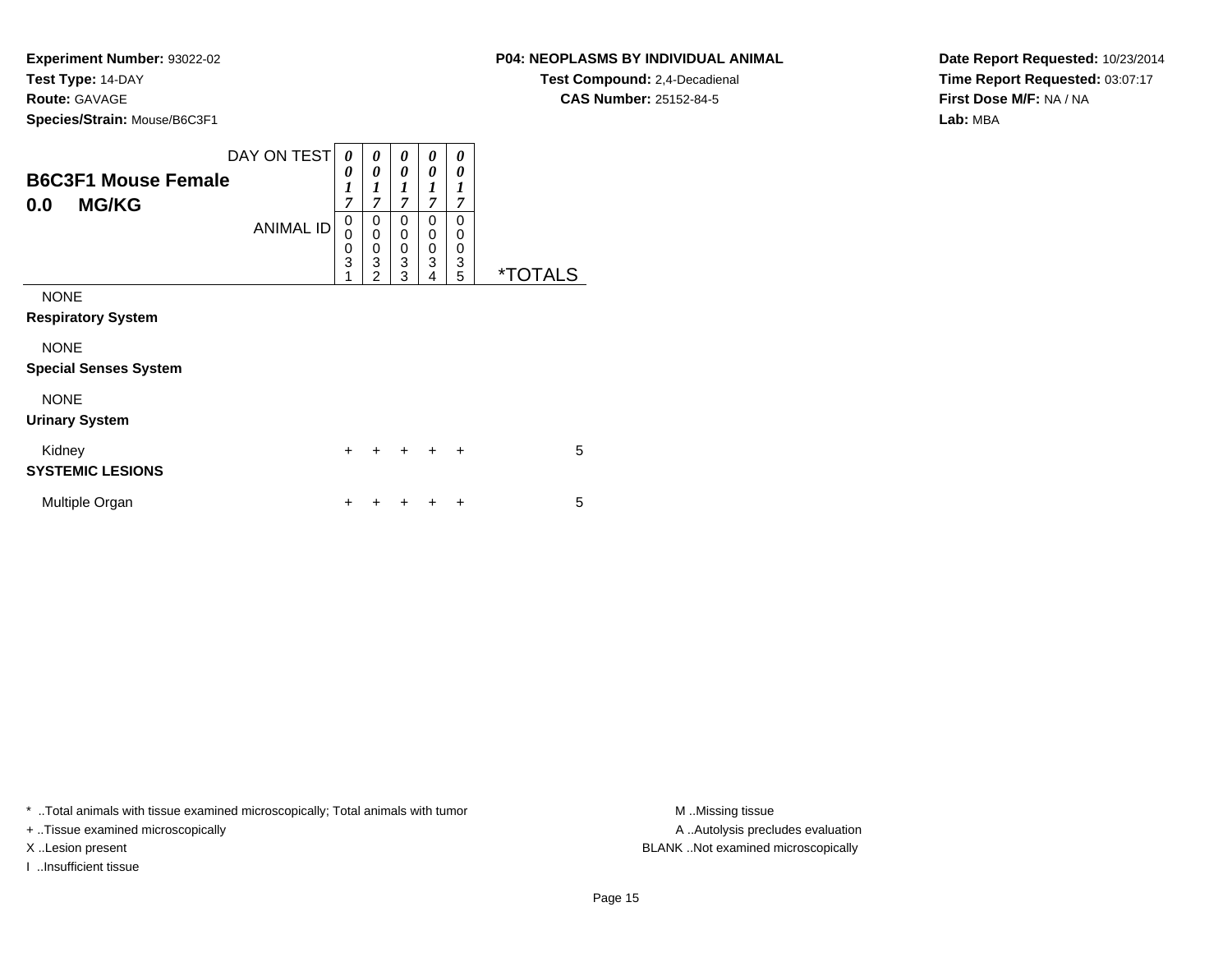| Experiment Number: 93022-02  |
|------------------------------|
| Test Type: 14-DAY            |
| <b>Route: GAVAGE</b>         |
| Species/Strain: Mouse/B6C3F1 |

**CAS Number:** 25152-84-5

**Date Report Requested:** 10/23/2014**Time Report Requested:** 03:07:17**First Dose M/F:** NA / NA**Lab:** MBA

DAY ON TEST

## **B6C3F1 Mouse Female45.0 KG/KG**

ANIMAL ID

\*TOTALS

**Alimentary System**

NONE

**Cardiovascular System**

NONE

**Endocrine System**

NONE

**General Body System**

NONE

**Genital System**

NONE

**Hematopoietic System**

NONE

**Integumentary System**

NONE

**Musculoskeletal System**

NONE

**Nervous System**

NONE

\* ..Total animals with tissue examined microscopically; Total animals with tumor **M** ..Missing tissue M ..Missing tissue

+ ..Tissue examined microscopically

I ..Insufficient tissue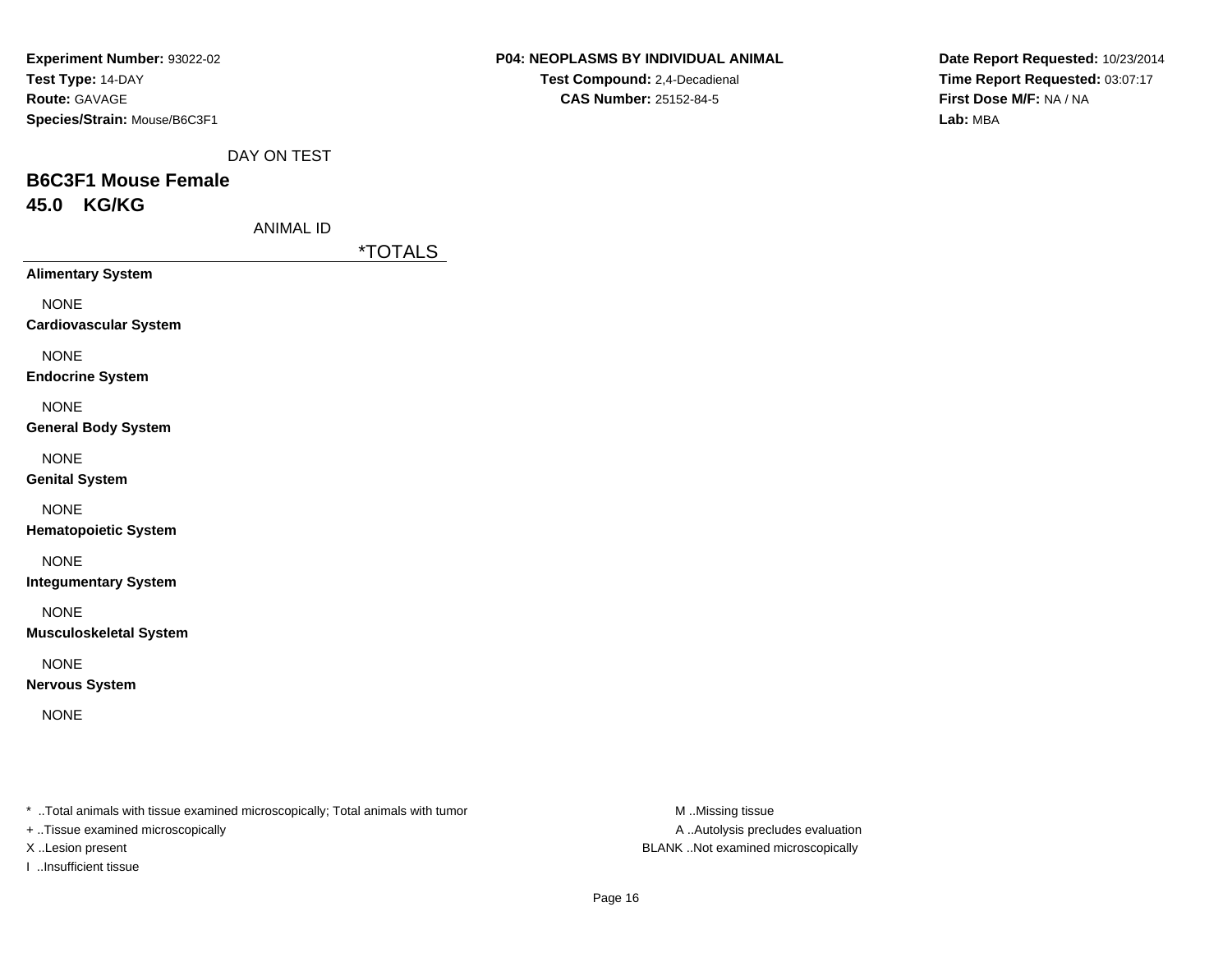| Experiment Number: 93022-02  |
|------------------------------|
| Test Type: 14-DAY            |
| <b>Route: GAVAGE</b>         |
| Species/Strain: Mouse/B6C3F1 |

**CAS Number:** 25152-84-5

**Date Report Requested:** 10/23/2014**Time Report Requested:** 03:07:17**First Dose M/F:** NA / NA**Lab:** MBA

DAY ON TEST

## **B6C3F1 Mouse Female45.0 KG/KG**

ANIMAL ID

\*TOTALS

**Respiratory System**

NONE

**Special Senses System**

NONE

**Urinary System**

NONE

### **SYSTEMIC LESIONS**

Multiple Organ

 $\mathbf n$  0

\* ..Total animals with tissue examined microscopically; Total animals with tumor **M** ...Missing tissue M ...Missing tissue

+ ..Tissue examined microscopically

I ..Insufficient tissue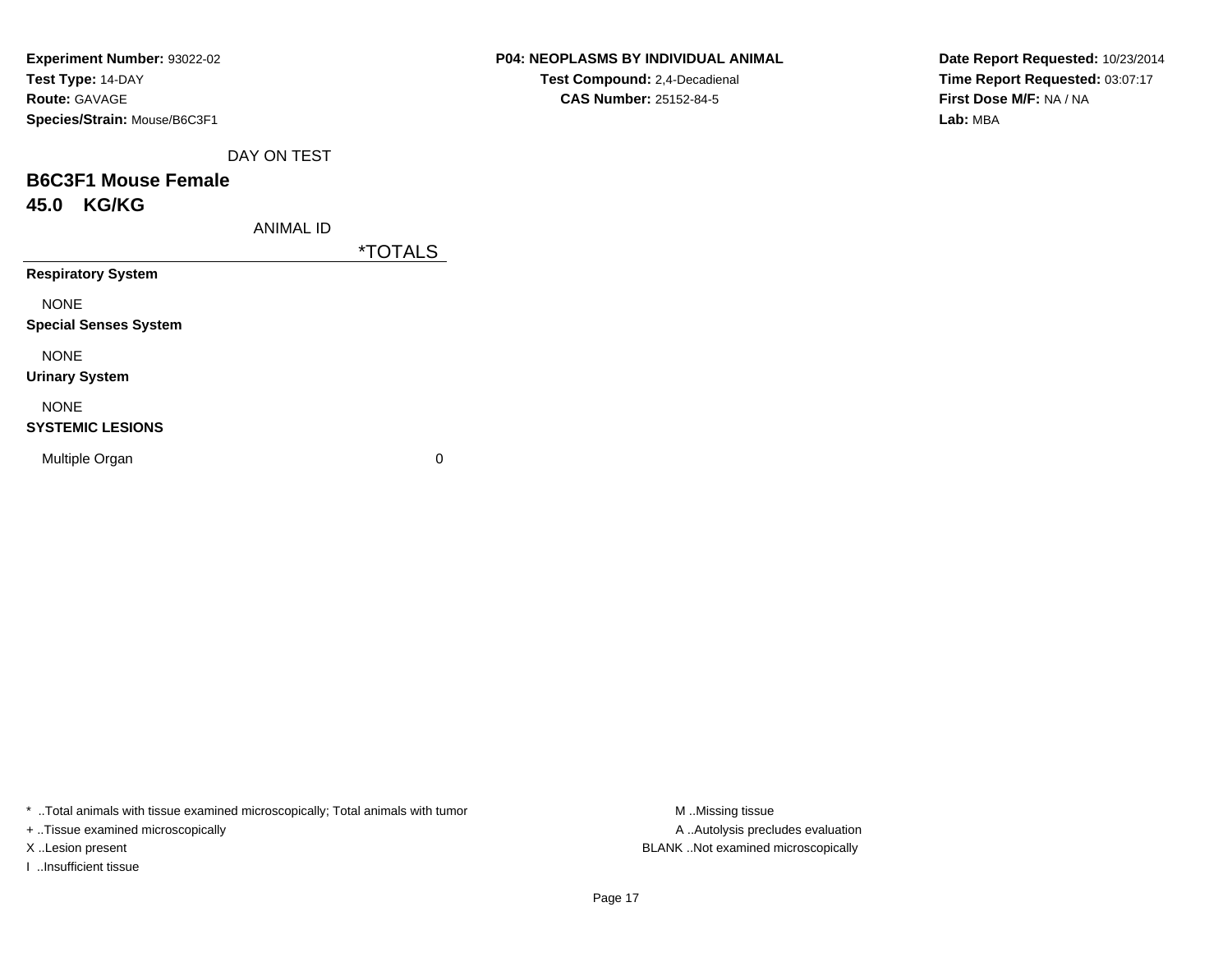| <b>Experiment Number: 93022-02</b> |
|------------------------------------|
| Test Type: 14-DAY                  |
| <b>Route: GAVAGE</b>               |
| Species/Strain: Mouse/B6C3F1       |

**Date Report Requested:** 10/23/2014**Time Report Requested:** 03:07:17**First Dose M/F:** NA / NA**Lab:** MBA

DAY ON TEST

## **B6C3F1 Mouse Female133.0 MG/KG**

ANIMAL ID

\*TOTALS

**Alimentary System**

NONE

**Cardiovascular System**

NONE

**Endocrine System**

NONE

**General Body System**

NONE

**Genital System**

NONE

**Hematopoietic System**

NONE

**Integumentary System**

NONE

**Musculoskeletal System**

NONE

**Nervous System**

NONE

\* ..Total animals with tissue examined microscopically; Total animals with tumor **M** ..Missing tissue M ..Missing tissue

+ ..Tissue examined microscopically

I ..Insufficient tissue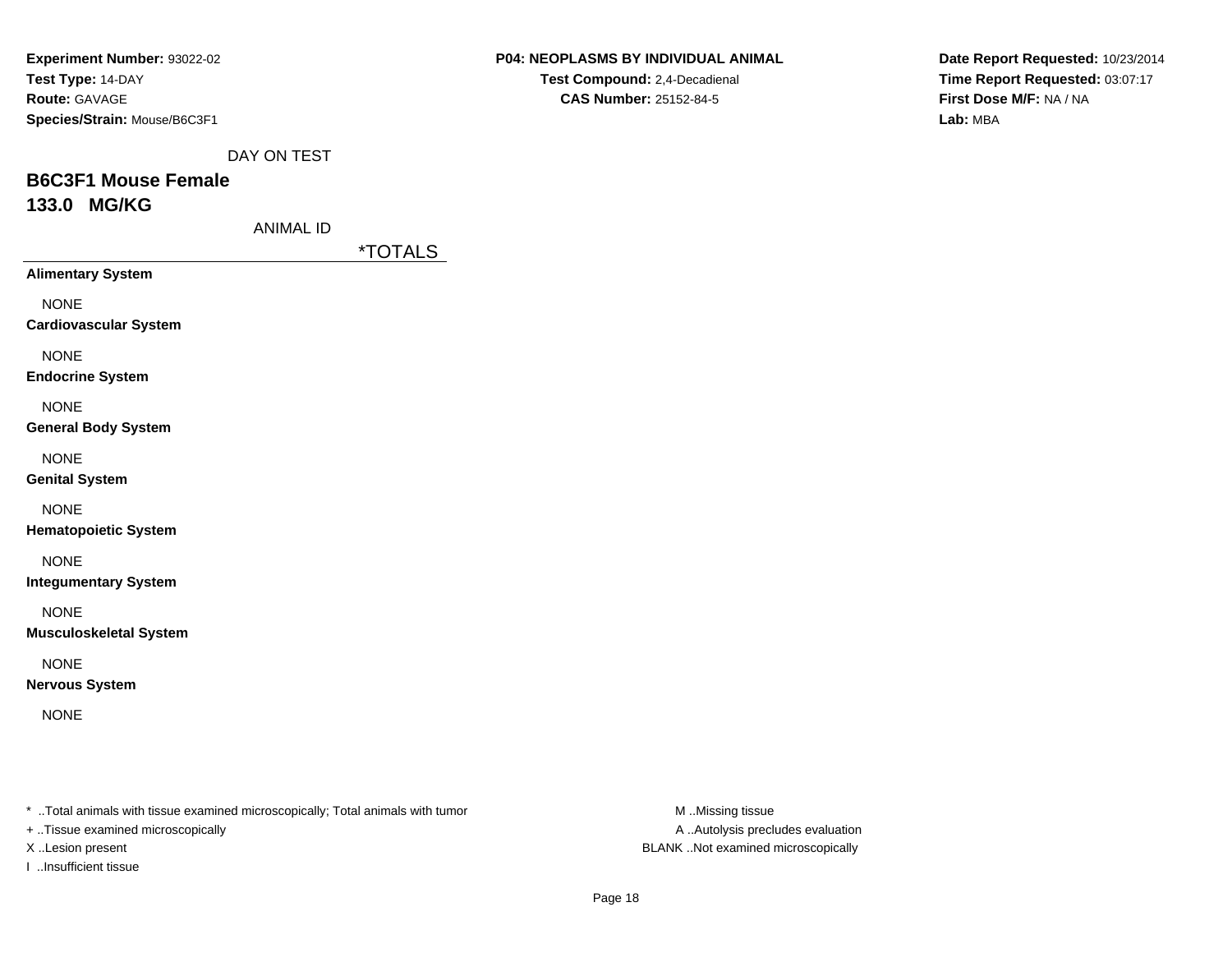| <b>Experiment Number: 93022-02</b> |
|------------------------------------|
| Test Type: 14-DAY                  |
| <b>Route: GAVAGE</b>               |
| Species/Strain: Mouse/B6C3F1       |

**CAS Number:** 25152-84-5

**Date Report Requested:** 10/23/2014**Time Report Requested:** 03:07:17**First Dose M/F:** NA / NA**Lab:** MBA

DAY ON TEST

## **B6C3F1 Mouse Female133.0 MG/KG**

ANIMAL ID

\*TOTALS

**Respiratory System**

NONE

**Special Senses System**

NONE

**Urinary System**

NONE

### **SYSTEMIC LESIONS**

Multiple Organ

 $\mathbf n$  0

\* ..Total animals with tissue examined microscopically; Total animals with tumor **M** ...Missing tissue M ...Missing tissue

+ ..Tissue examined microscopically

I ..Insufficient tissue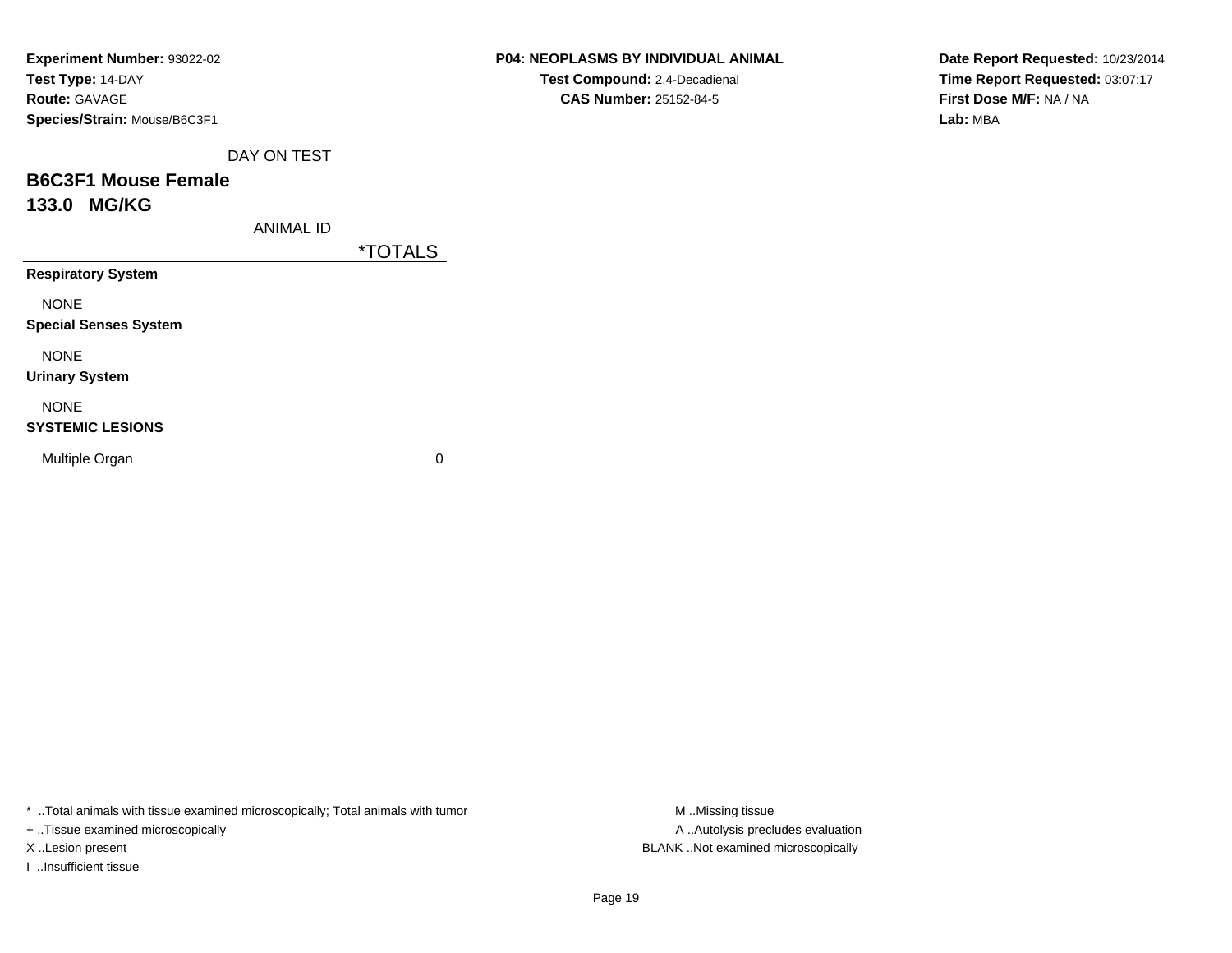### **P04: NEOPLASMS BY INDIVIDUAL ANIMAL**

**Test Compound:** 2,4-Decadienal **CAS Number:** 25152-84-5

**Date Report Requested:** 10/23/2014**Time Report Requested:** 03:07:17**First Dose M/F:** NA / NA**Lab:** MBA

| 400.0 MG/KG                                                                    | <b>ANIMAL ID</b> | $\overline{7}$<br>$\pmb{0}$<br>0<br>0<br>4 | 7<br>$\pmb{0}$<br>$\pmb{0}$ | $\overline{7}$<br>$\pmb{0}$                       | $\boldsymbol{7}$<br>$\pmb{0}$                 | $\boldsymbol{7}$                                |                       |                  |
|--------------------------------------------------------------------------------|------------------|--------------------------------------------|-----------------------------|---------------------------------------------------|-----------------------------------------------|-------------------------------------------------|-----------------------|------------------|
|                                                                                |                  | 6                                          | 0<br>4<br>$\overline{7}$    | $\mathbf 0$<br>$\mathbf 0$<br>$\overline{4}$<br>8 | $\pmb{0}$<br>$\pmb{0}$<br>$\overline{4}$<br>9 | $\mathbf 0$<br>$\pmb{0}$<br>0<br>5<br>$\pmb{0}$ | <i><b>*TOTALS</b></i> |                  |
| <b>Alimentary System</b>                                                       |                  |                                            |                             |                                                   |                                               |                                                 |                       |                  |
| Stomach, Forestomach<br><b>Cardiovascular System</b>                           |                  | $\ddot{}$                                  |                             |                                                   |                                               | $\ddot{}$                                       | 5                     |                  |
| <b>NONE</b><br><b>Endocrine System</b>                                         |                  |                                            |                             |                                                   |                                               |                                                 |                       |                  |
| <b>NONE</b><br><b>General Body System</b>                                      |                  |                                            |                             |                                                   |                                               |                                                 |                       |                  |
| <b>NONE</b><br><b>Genital System</b>                                           |                  |                                            |                             |                                                   |                                               |                                                 |                       |                  |
| <b>NONE</b><br><b>Hematopoietic System</b>                                     |                  |                                            |                             |                                                   |                                               |                                                 |                       |                  |
| <b>NONE</b><br><b>Integumentary System</b>                                     |                  |                                            |                             |                                                   |                                               |                                                 |                       |                  |
| <b>NONE</b><br><b>Musculoskeletal System</b>                                   |                  |                                            |                             |                                                   |                                               |                                                 |                       |                  |
| <b>NONE</b><br><b>Nervous System</b>                                           |                  |                                            |                             |                                                   |                                               |                                                 |                       |                  |
| <b>NONE</b>                                                                    |                  |                                            |                             |                                                   |                                               |                                                 |                       |                  |
| * Total animals with tissue examined microscopically; Total animals with tumor |                  |                                            |                             |                                                   |                                               |                                                 |                       | M Missing tissue |

+ ..Tissue examined microscopically

I ..Insufficient tissue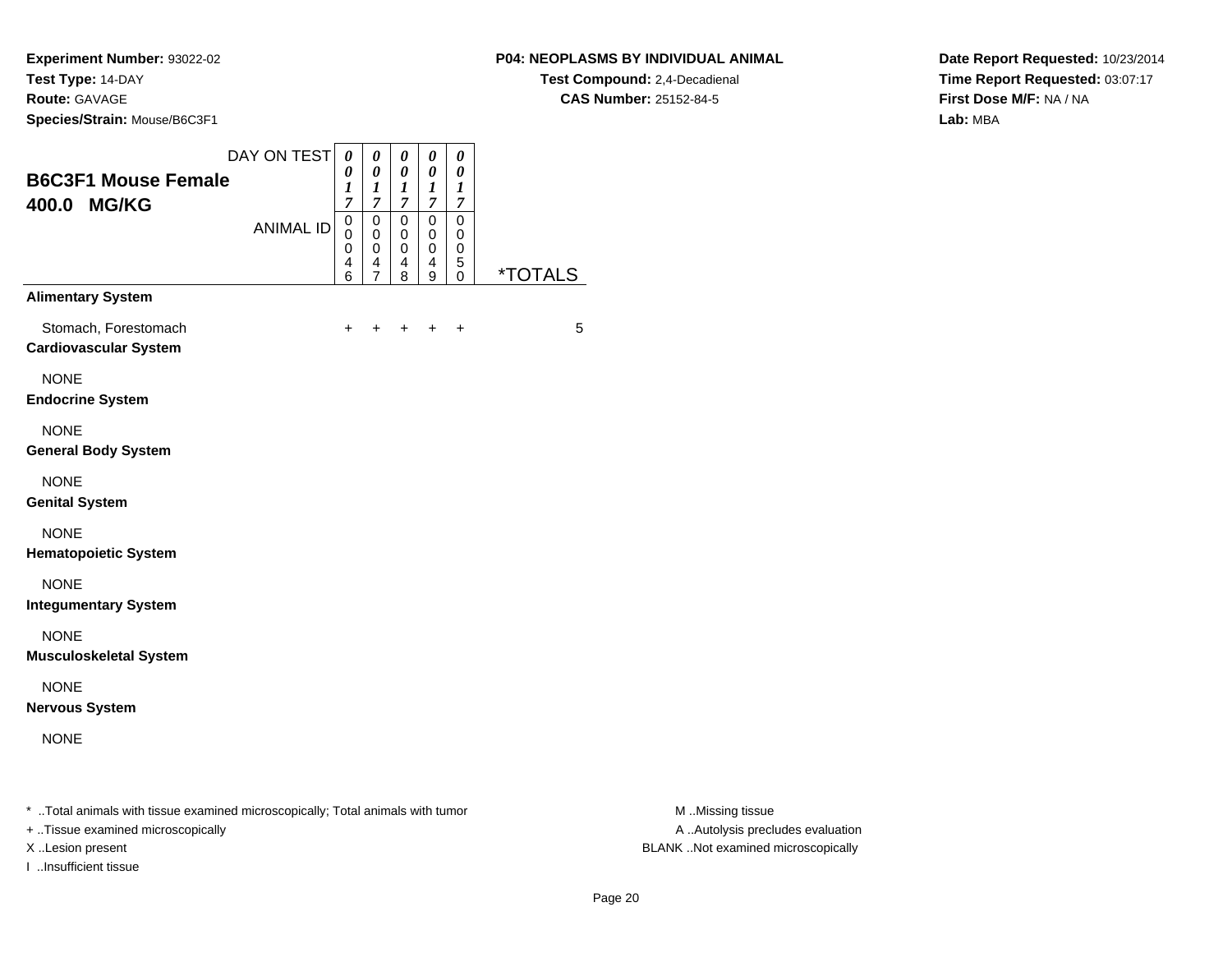### **P04: NEOPLASMS BY INDIVIDUAL ANIMAL**

**Test Compound:** 2,4-Decadienal **CAS Number:** 25152-84-5

**Date Report Requested:** 10/23/2014**Time Report Requested:** 03:07:17**First Dose M/F:** NA / NA**Lab:** MBA

| <b>B6C3F1 Mouse Female</b><br>400.0<br><b>MG/KG</b> | DAY ON TEST<br><b>ANIMAL ID</b> | 0<br>0<br>1<br>7<br>0<br>0<br>0<br>4<br>6 | 0<br>0<br>1<br>7<br>0<br>$\mathbf 0$<br>0<br>4<br>7 | 0<br>0<br>1<br>$\overline{7}$<br>0<br>0<br>0<br>4<br>8 | 0<br>0<br>1<br>7<br>0<br>0<br>$\mathbf 0$<br>4<br>9 | 0<br>0<br>1<br>7<br>0<br>0<br>0<br>$\mathbf 5$<br>0 | <i><b>*TOTALS</b></i> |  |
|-----------------------------------------------------|---------------------------------|-------------------------------------------|-----------------------------------------------------|--------------------------------------------------------|-----------------------------------------------------|-----------------------------------------------------|-----------------------|--|
| <b>Respiratory System</b>                           |                                 |                                           |                                                     |                                                        |                                                     |                                                     |                       |  |
| <b>NONE</b><br><b>Special Senses System</b>         |                                 |                                           |                                                     |                                                        |                                                     |                                                     |                       |  |
| <b>NONE</b><br><b>Urinary System</b>                |                                 |                                           |                                                     |                                                        |                                                     |                                                     |                       |  |
| <b>NONE</b><br><b>SYSTEMIC LESIONS</b>              |                                 |                                           |                                                     |                                                        |                                                     |                                                     |                       |  |
| Multiple Organ                                      |                                 | ┿                                         |                                                     |                                                        |                                                     | ÷                                                   | 5                     |  |

\* ..Total animals with tissue examined microscopically; Total animals with tumor **M** . Missing tissue M ..Missing tissue

+ ..Tissue examined microscopically

I ..Insufficient tissue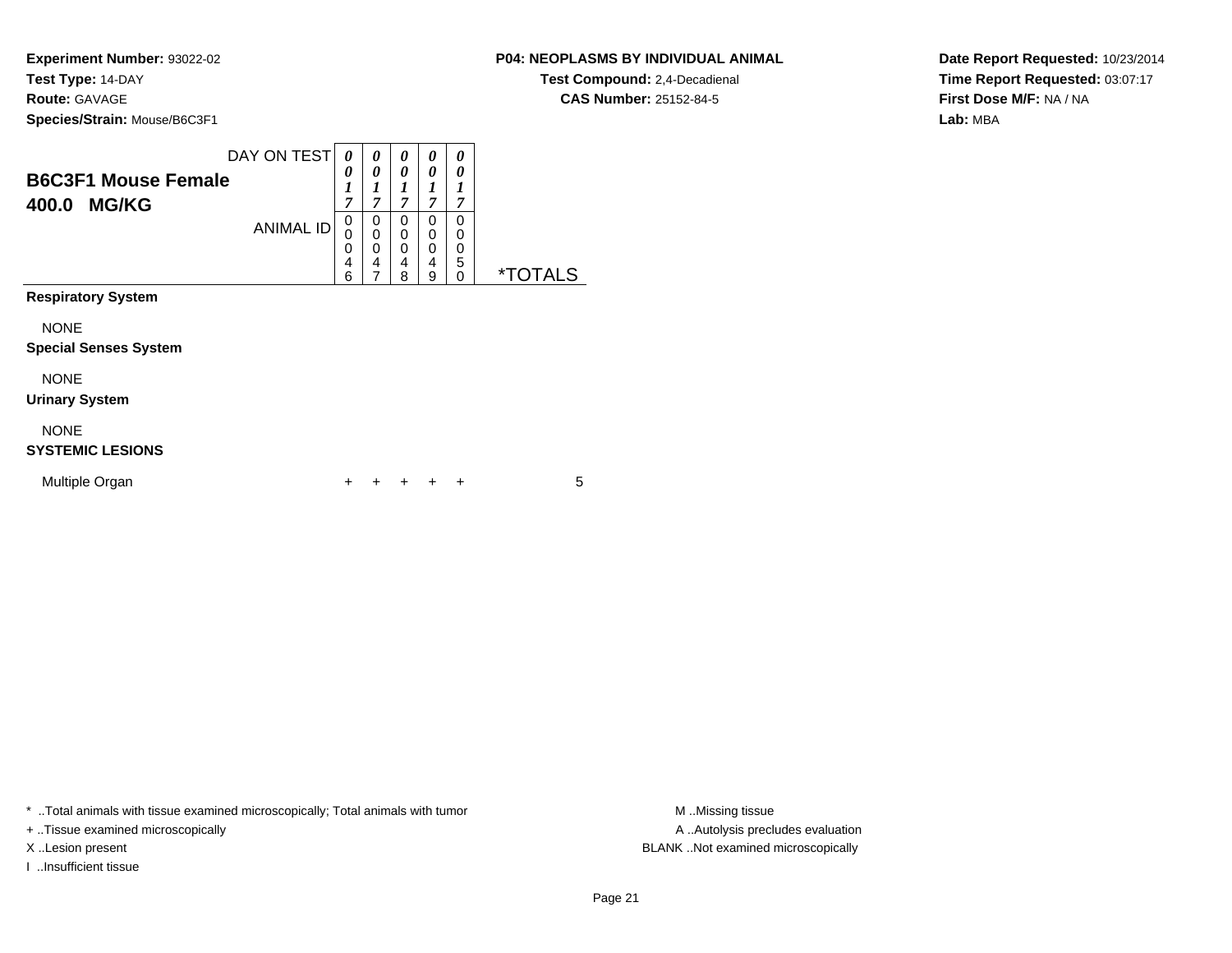**Experiment Number:** 93022-02**Test Type:** 14-DAY**Route:** GAVAGE

**Species/Strain:** Mouse/B6C3F1

**Test Compound:** 2,4-Decadienal **CAS Number:** 25152-84-5

**Date Report Requested:** 10/23/2014**Time Report Requested:** 03:07:17**First Dose M/F:** NA / NA**Lab:** MBA

| <b>B6C3F1 Mouse Female</b>                                                     | DAY ON TEST      | 0<br>0<br>$\boldsymbol{l}$                        | 0<br>$\boldsymbol{\theta}$<br>$\boldsymbol{l}$                        | 0<br>0<br>$\boldsymbol{l}$                                            | 0<br>$\boldsymbol{\theta}$<br>$\bm{l}$            | 0<br>$\boldsymbol{\theta}$<br>$\boldsymbol{l}$                           |                       |
|--------------------------------------------------------------------------------|------------------|---------------------------------------------------|-----------------------------------------------------------------------|-----------------------------------------------------------------------|---------------------------------------------------|--------------------------------------------------------------------------|-----------------------|
| 1200.0 MG/KG                                                                   | <b>ANIMAL ID</b> | $\overline{7}$<br>$\mathbf 0$<br>0<br>0<br>5<br>1 | $\overline{7}$<br>$\Omega$<br>$\mathbf 0$<br>0<br>5<br>$\overline{2}$ | $\overline{7}$<br>$\Omega$<br>0<br>$\mathbf 0$<br>5<br>$\overline{3}$ | 6<br>$\mathbf 0$<br>0<br>0<br>5<br>$\overline{4}$ | $\boldsymbol{7}$<br>$\mathbf 0$<br>0<br>$\pmb{0}$<br>5<br>$\overline{5}$ | <i><b>*TOTALS</b></i> |
| <b>Alimentary System</b>                                                       |                  |                                                   |                                                                       |                                                                       |                                                   |                                                                          |                       |
| Liver<br>Pancreas<br>Stomach, Forestomach<br><b>Cardiovascular System</b>      |                  | +<br>$\ddot{}$                                    | +                                                                     | $\ddot{}$<br>$\ddot{}$                                                | +<br>$\ddot{}$<br>$+$                             | $\ddot{}$<br>$\ddot{}$                                                   | 5<br>1<br>5           |
| <b>NONE</b><br><b>Endocrine System</b>                                         |                  |                                                   |                                                                       |                                                                       |                                                   |                                                                          |                       |
| <b>NONE</b><br><b>General Body System</b>                                      |                  |                                                   |                                                                       |                                                                       |                                                   |                                                                          |                       |
| <b>NONE</b><br><b>Genital System</b>                                           |                  |                                                   |                                                                       |                                                                       |                                                   |                                                                          |                       |
| <b>NONE</b><br><b>Hematopoietic System</b>                                     |                  |                                                   |                                                                       |                                                                       |                                                   |                                                                          |                       |
| Spleen<br><b>Integumentary System</b>                                          |                  |                                                   | $\ddot{}$                                                             |                                                                       | $\ddot{}$                                         |                                                                          | 2                     |
| <b>NONE</b><br><b>Musculoskeletal System</b>                                   |                  |                                                   |                                                                       |                                                                       |                                                   |                                                                          |                       |
| <b>NONE</b>                                                                    |                  |                                                   |                                                                       |                                                                       |                                                   |                                                                          |                       |
| * Total animals with tissue examined microscopically; Total animals with tumor |                  |                                                   |                                                                       |                                                                       |                                                   |                                                                          |                       |

+ ..Tissue examined microscopically

I ..Insufficient tissue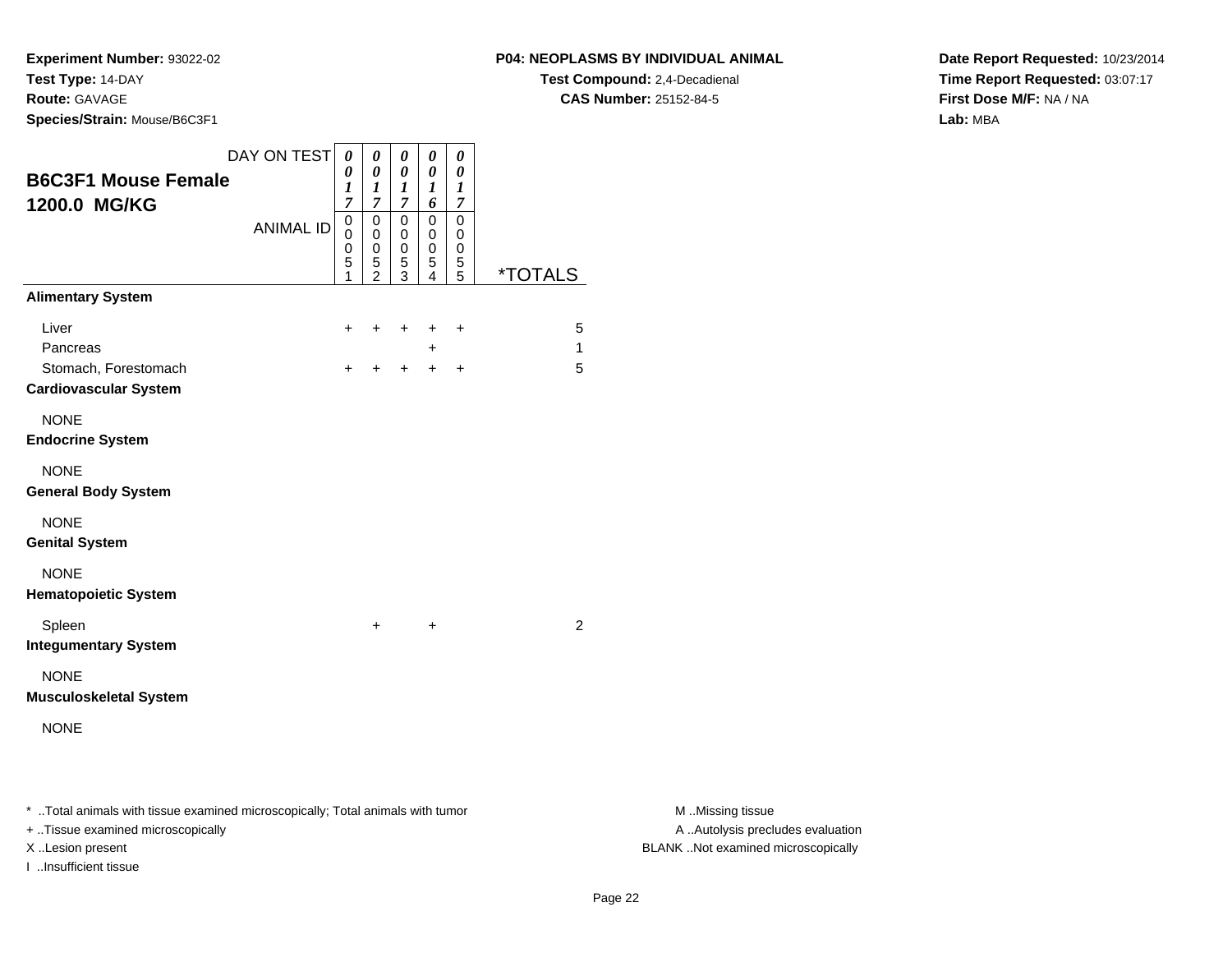### **P04: NEOPLASMS BY INDIVIDUAL ANIMAL**

**Test Compound:** 2,4-Decadienal **CAS Number:** 25152-84-5

**Date Report Requested:** 10/23/2014**Time Report Requested:** 03:07:17**First Dose M/F:** NA / NA**Lab:** MBA

| <b>B6C3F1 Mouse Female</b><br>1200.0 MG/KG                                                                       | DAY ON TEST<br><b>ANIMAL ID</b> | 0<br>0<br>1<br>$\overline{7}$<br>0<br>$\mathbf 0$<br>0<br>5 | 0<br>0<br>1<br>$\overline{7}$<br>0<br>0<br>0<br>5 | 0<br>0<br>1<br>$\overline{7}$<br>0<br>$\mathbf 0$<br>$\mathbf 0$<br>5 | 0<br>0<br>1<br>6<br>$\Omega$<br>$\mathbf 0$<br>$\mathbf 0$<br>5 | 0<br>0<br>1<br>$\overline{7}$<br>0<br>0<br>0<br>5 |         |
|------------------------------------------------------------------------------------------------------------------|---------------------------------|-------------------------------------------------------------|---------------------------------------------------|-----------------------------------------------------------------------|-----------------------------------------------------------------|---------------------------------------------------|---------|
|                                                                                                                  |                                 | 1                                                           | $\overline{2}$                                    | 3                                                                     | 4                                                               | 5                                                 | *TOTALS |
| <b>Nervous System</b><br><b>NONE</b><br><b>Respiratory System</b><br><b>NONE</b><br><b>Special Senses System</b> |                                 |                                                             |                                                   |                                                                       |                                                                 |                                                   |         |
| <b>NONE</b><br><b>Urinary System</b>                                                                             |                                 |                                                             |                                                   |                                                                       |                                                                 |                                                   |         |
| Kidney<br><b>SYSTEMIC LESIONS</b>                                                                                |                                 | $\div$                                                      | ÷                                                 | $\div$                                                                | ÷                                                               | $\ddot{}$                                         | 5       |
| Multiple Organ                                                                                                   |                                 |                                                             |                                                   |                                                                       |                                                                 | +                                                 | 5       |

\* ..Total animals with tissue examined microscopically; Total animals with tumor **M** . Missing tissue M ..Missing tissue

+ ..Tissue examined microscopically

I ..Insufficient tissue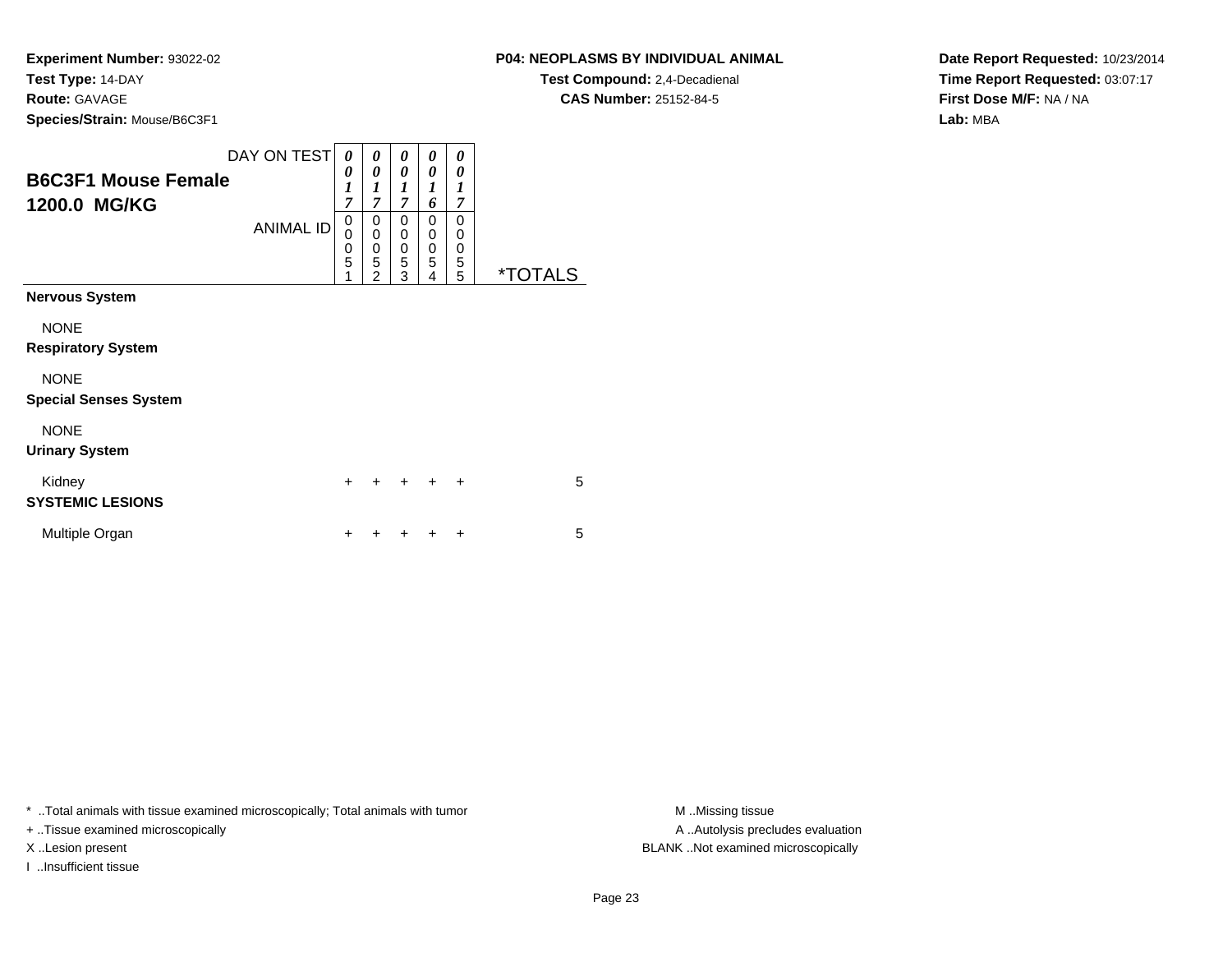**Experiment Number:** 93022-02**Test Type:** 14-DAY**Route:** GAVAGE

**Species/Strain:** Mouse/B6C3F1

**Test Compound:** 2,4-Decadienal **CAS Number:** 25152-84-5

**Date Report Requested:** 10/23/2014**Time Report Requested:** 03:07:17**First Dose M/F:** NA / NA**Lab:** MBA

| <b>B6C3F1 Mouse Female</b><br>3600.0 MG/KG           | DAY ON TEST<br><b>ANIMAL ID</b> | 0<br>0<br>0<br>3<br>0<br>0<br>0<br>5 | 0<br>$\boldsymbol{\theta}$<br>0<br>$\overline{\mathbf{3}}$<br>$\mathsf 0$<br>$\mathbf 0$<br>0<br>5 | 0<br>0<br>0<br>9<br>$\mathbf 0$<br>$\mathbf 0$<br>$\mathbf 0$<br>5 | 0<br>0<br>0<br>8<br>$\mathbf 0$<br>0<br>0<br>5 | 0<br>0<br>0<br>$\boldsymbol{\beta}$<br>$\mathbf 0$<br>0<br>$\mathbf 0$<br>6 |                       |
|------------------------------------------------------|---------------------------------|--------------------------------------|----------------------------------------------------------------------------------------------------|--------------------------------------------------------------------|------------------------------------------------|-----------------------------------------------------------------------------|-----------------------|
|                                                      |                                 | 6                                    | $\overline{7}$                                                                                     | 8                                                                  | 9                                              | 0                                                                           | <i><b>*TOTALS</b></i> |
| <b>Alimentary System</b>                             |                                 |                                      |                                                                                                    |                                                                    |                                                |                                                                             |                       |
| Gallbladder                                          |                                 |                                      |                                                                                                    | +                                                                  |                                                |                                                                             | 1                     |
| Liver                                                |                                 | +                                    | $\ddot{}$                                                                                          | $\ddot{}$                                                          | $\ddot{}$                                      | $\ddot{}$                                                                   | 5                     |
| Pancreas                                             |                                 |                                      |                                                                                                    | $\pm$                                                              | +                                              |                                                                             | 2                     |
| Stomach, Forestomach<br><b>Cardiovascular System</b> |                                 | ÷                                    | $\div$                                                                                             | $\ddot{}$                                                          | ÷                                              | $\ddot{}$                                                                   | 5                     |
| <b>NONE</b><br><b>Endocrine System</b>               |                                 |                                      |                                                                                                    |                                                                    |                                                |                                                                             |                       |
| <b>NONE</b><br><b>General Body System</b>            |                                 |                                      |                                                                                                    |                                                                    |                                                |                                                                             |                       |
| <b>NONE</b><br><b>Genital System</b>                 |                                 |                                      |                                                                                                    |                                                                    |                                                |                                                                             |                       |
| Ovary<br><b>Hematopoietic System</b>                 |                                 |                                      |                                                                                                    | +                                                                  |                                                |                                                                             | $\mathbf{1}$          |
| Spleen<br><b>Integumentary System</b>                |                                 |                                      |                                                                                                    | M                                                                  | $\ddot{}$                                      |                                                                             | 1                     |
| <b>NONE</b><br><b>Musculoskeletal System</b>         |                                 |                                      |                                                                                                    |                                                                    |                                                |                                                                             |                       |

\* ..Total animals with tissue examined microscopically; Total animals with tumor **M** . Missing tissue M ..Missing tissue

+ ..Tissue examined microscopically

I ..Insufficient tissue